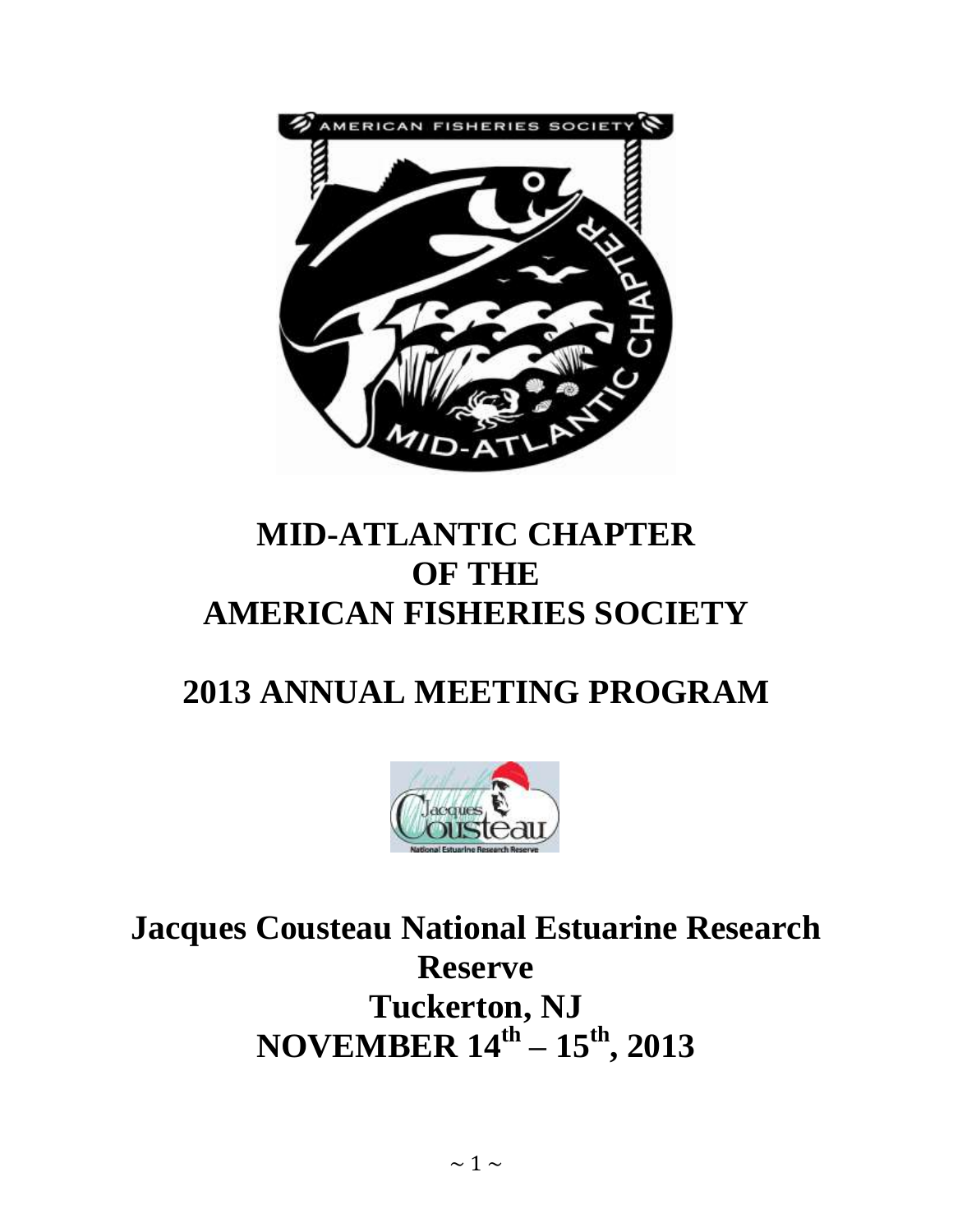# **WELCOME**

On November  $14<sup>th</sup>$  and  $15<sup>th</sup>$ , the Mid-Atlantic Chapter of the American Fisheries Society is holding its Annual Meeting at the Jacques Cousteau National Estuarine Research Reserve. The National Estuarine Research Reserve System (NERRS) is a system of 27 reserves around the country (and Puerto Rico) developed to protect the biologically, ecologically, economically, and aesthetically important areas along our coasts known as estuaries. Estuaries occur, where our rivers meet the sea where fresh and salt water mix to create a unique and very productive ecosystem vital to life both on land and in the sea. The Jacques Cousteau National Estuarine Research Reserve (JC NERR) is one of the 2 national estuarine reserves created to promote the responsible use and management of the nation's estuaries through a program combining scientific research, education, and stewardship.

The JC NERR encompasses approximately 115,000 acres in southeastern New Jersey, including a great variety of terrestrial, wetland and aquatic habitats within the Mullica River-Great Bay ecosystem. The Reserve is a concentrated patchwork of federal and state lands managed in partnership through a variety of agencies. With little more than 1% of the Reserve subjected to human development, this area is regarded as one of the least disturbed estuaries in the densely populated urban corridor of the Northeastern United States. Occurring within the unique New Jersey Pinelands forest ecosystem, on the coastal plain and the barrier islands of the coastal margin, the Mullica River-Great Bay estuary is of special ecological value. The high environmental quality of the habitats within the Cousteau Reserve are consistent with the objective of the Reserve system to preserve areas which retain a healthy ecosystem and provide the opportunity to serve the needs of long-term research and monitoring programs.

# **Directions to the Jacques Cousteau National Estuarine Research Reserve:**

**Jacques Cousteau Coastal Center 130 Great Bay Blvd. Tuckerton NJ 08087** http://www.jcnerr.org/tuckerton.html **609-812-0649**

Danish and coffee will be available during morning registration. Come early to check in and get a chance to wander the Center. Our Plenary Speaker is slated to be Tom Belton, a scientist with the New Jersey Department of Environmental Protection for 25 years, has investigated the impact of toxic chemicals on humans and wildlife. His latest book "Protecting New Jersey's Environment From Cancer Alley to the New Garden State" considers New Jersey's key environmental issues and champions the ways common citizens have sought justice when faced with unseen health threats.

The Chapter has reserved a block of rooms at the Sea Oaks Inn located at 99 Golf View Dr. Tuckerton, NJ 08087. In a country club setting, guests enjoy spacious & elegantly appointed, classic rooms with two full sized beds, working area, data port lamp, safes, complimentary high speed internet and coffee machine, along with complimentary bath amenities. There is also a 194 acre golf course at your disposal should you chose to purchase yourself a tee-time. Availability is limited. FREE student lodging (4 bunks per room) is also available for 16 occupants at the Jacques Cousteau Coastal Center.

# **Professional Lodging:**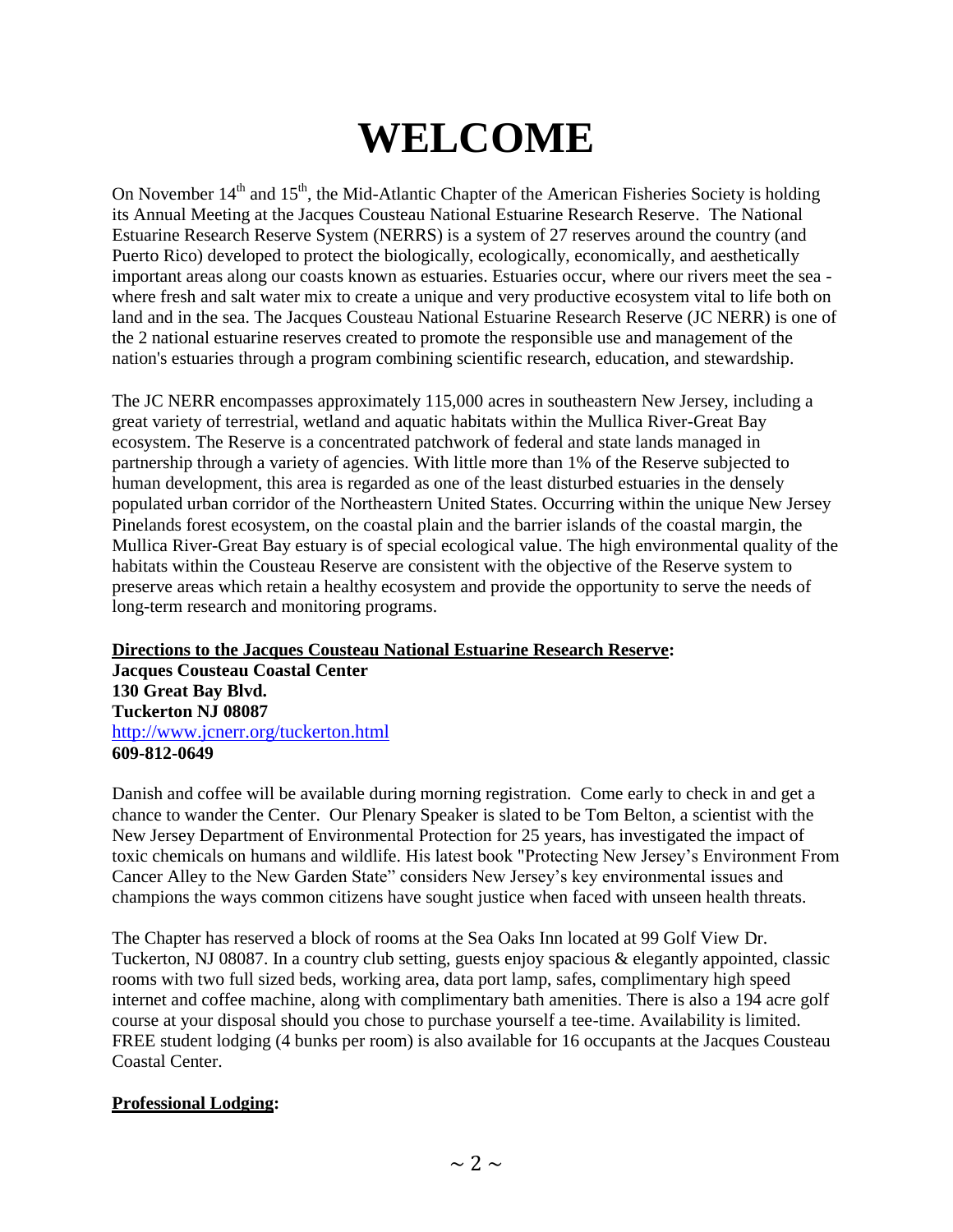# **Sea Oaks Inn 99 Golf View Dr. Tuckerton, NJ 08087**

The poster session, dinner social and raffle will take place on Thursday evening. This will be a great opportunity for mentorship and meeting the potential next generation of our profession. Proceeds from the raffle will be used to help fund student travel to future meetings (this year all students received free housing). Tickets will be sold during registration, breaks and lunch on the first day. Please consider donating an item to benefit the chapter! Second day will resume with presentations at the JCNERR. The MAC business meeting and lunch will be held at the nearby Hunting Shanty at the Tuckerton Seaport.

**Business meeting and Concluding Lunch, Friday, 11/15 Tuckerton Seaport 120 W Main St #1 Tuckerton, NJ 08087 (609) 296-8868**

Thank you and we look forward to seeing everyone in Tuckerton, NJ!

# **INSTRUCTIONS FOR AUTHORS**

# *Oral Presentation Authors*

During registration, electronic copies of talks should be brought to the podium at JCNERR (prior to the morning sessions). Authors are encouraged to bring presentations in two formats, flash drive and CD/DVD. Presentations should be 15-20 minutes and each will be followed by a 5 minute question and answer period. An award will be given for best student presentation at the conclusion of the meeting on Friday at the Hunting Shanty at the Tuckerton Seaport.

# *Poster Authors*

Poster set up will begin at 4:00pm on Thursday November  $14<sup>th</sup>$  at the JCNERR, so we ask that authors bring their poster with them when checking in.

The formal poster session will be held from 4:00pm –5:15pm, poster authors are asked to please remain by your poster to answer questions during this time. An award will be given for best student poster at the conclusion of the meeting on Friday at the Hunting Shanty at the Tuckerton Seaport.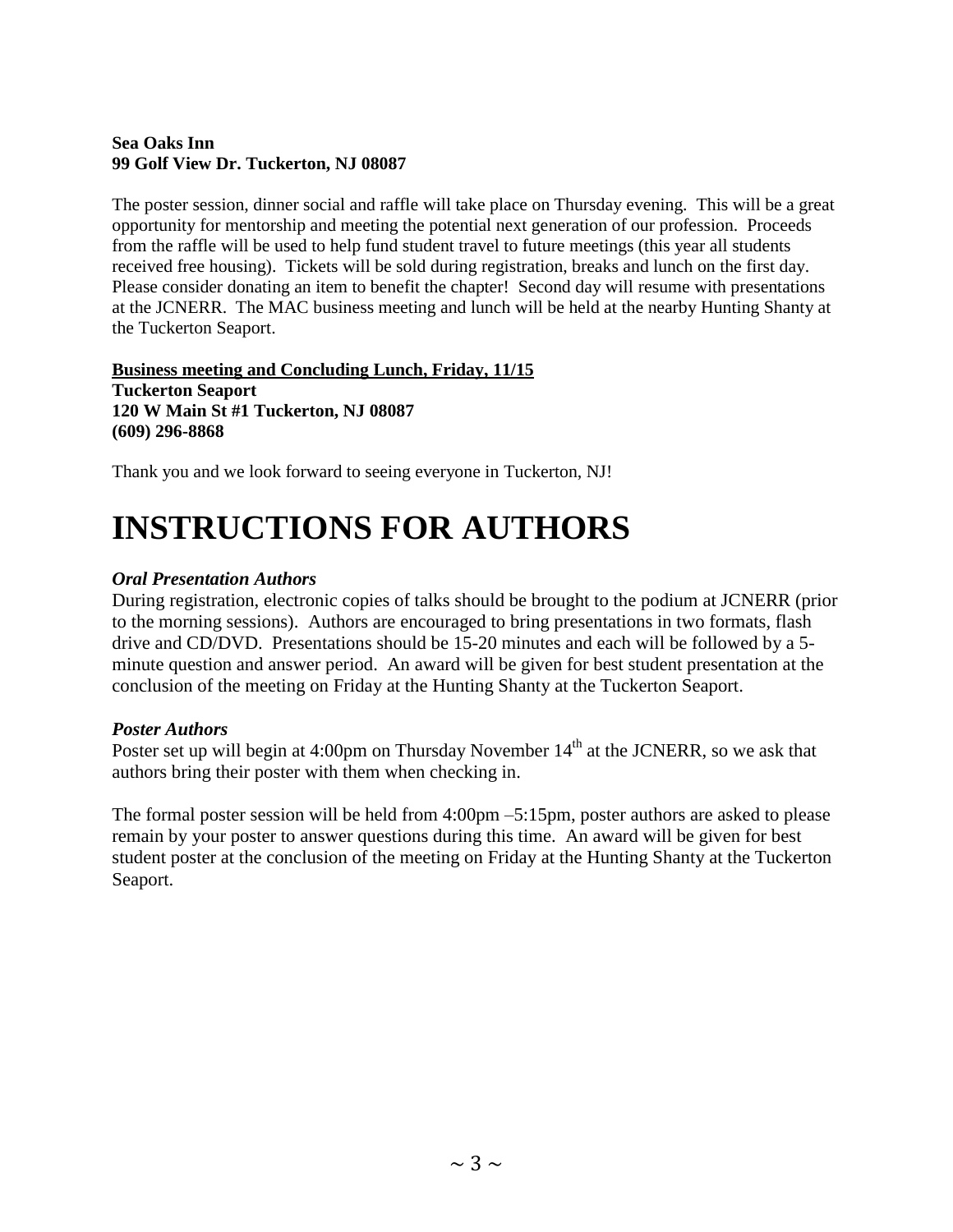# **CONFERENCE SCHEDULE**

#### **Day 1, Thursday Morning November 14 th, 2013 \* Denotes student presentation**

#### **8:00 – 9:30 Registration with Coffee and Pastries**  *Jacques Cousteau National Estuarine Research Reserve*

**9:30 - 9:40 Welcome and introduction**  *Bob Wallace, Chapter President* 

**9:40 – 10:10 Plenary Presentation - Environmental and Ecological Research in Barnegat Bay (2012 – 2014)** *Plenary Speaker – Tom Belton, NJDEP – Office of Science and author, "Protecting New Jersey's Environment From Cancer Alley to the New Garden State." (see, Plenary Speaker Bio, Pg.17)*

**10:10 – 10:30 Loss of Eelgrass Habitat in the Barnegat Bay-Little Egg Harbor Estuary, New Jersey** *Michael J. Kennish,<sup>1</sup> Benjamin Fertig,<sup>1</sup> Gregg P. Sakowicz,<sup>2</sup> and Gina Petruzzelli<sup>2</sup>*

**10:30 – 10:50 Using local ecological knowledge to describe sea nettle population dynamics in Barnegat Bay, NJ\*** *Monica Chang, Taylor Donovan, Quinn Dunlea, Arianna Grace, Cassie Leahy, Meaghan Martin, Brooke Minotti, Bidemi Palmer, Sophia Porras, Russell Whitsitt, Zach Zega, and Talia Young*

#### **Break – (Check out donated raffle items / purchase raffle tickets)**

**11:00 – 11:20 The effect of ocean acidification on otolith growth in the mummichog (***Fundulus heteroclitus***) and the endangered red porgy (***Pagrus pagrus***)\*** *Stoneman, A.T.*<sup>*1</sup></sup> and S. L. Smith*<sup>*1*</sup></sup>

**11:20 – 11:40 Mapping the Scatterscape of Pelagic Side Scan Sonar Targets Relative to Oceanographic Features** *Thomas M. Grothues\*<sup>1</sup> , Arthur E. Newhall<sup>2</sup> , James F. Lynch<sup>2</sup> , Glen G. Gawarkiewicz<sup>2</sup> , Kaela S. Vogel<sup>3</sup>*

**11:40 – 12:00 Large Increases in Cormorants and the Red Alga,** *Gracilaria* **spp., Coincide With Reduced Abundances of Key Species in Massachusetts Bays**

*Clyde L. MacKenzie, Jr. and Peter Boyce*

**12:00 – 12:20 Suggestions for improving the management value of stock assessments: incorporation of index-based methods for trends in stock size and fishing mortality**

*Desmond M. Kahn, Ph.D.; Delaware Division of Fish and Wildlife*

#### **12:20 – 1:20 Lunch provided by The Gourmet Deli**

 *Sandwich and Wrap platters, served on site at the JCNERR* 

**1:20 – 1:40 The blue crab (***Callinectes sapidus***) stock of Delaware Bay; its fisheries, biology, and stock status** *Richard Wong; Delaware Division of Fish and Wildlife*

#### **1:40 – 2:00 Impact of heated effluent from the Oyster Creek generating station on blue crabs,** *Callinectes sapidus***, in Barnegat Bay, NJ.**

*Jivoff, Paul R.; Moritzen, Laura; Kels, Jade; McCarthy, Julie; Young, Amanda; Ferdinando, Pilar; Pandolfo, Frank; Tighe, Chelsea* 

**2:00 – 2:20 A fatal reovirus of the blue crab,** *Callinectes sapidus***, that has potential to impact the host throughout its range** *Flowers, Emily M.<sup>1</sup> ; Kahil Simmonds<sup>1</sup> , Holly Bowers<sup>2</sup> ; Eric J. Schott<sup>1</sup>*

#### **Break - Check out donated raffle items / purchase raffle tickets**

- **2:30 – 2:50 Priority effects in commercial traps for black sea bass (***Centropristis striata***)\*** *Evan Kwityn<sup>1</sup> , Mikaela Provost<sup>1</sup> , Talia Young<sup>1</sup> , and Olaf Jensen<sup>1</sup>*
- **2:50 – 3:10 Black sea bass, Delmarva coral reefs and wind farms: the scale of things to come**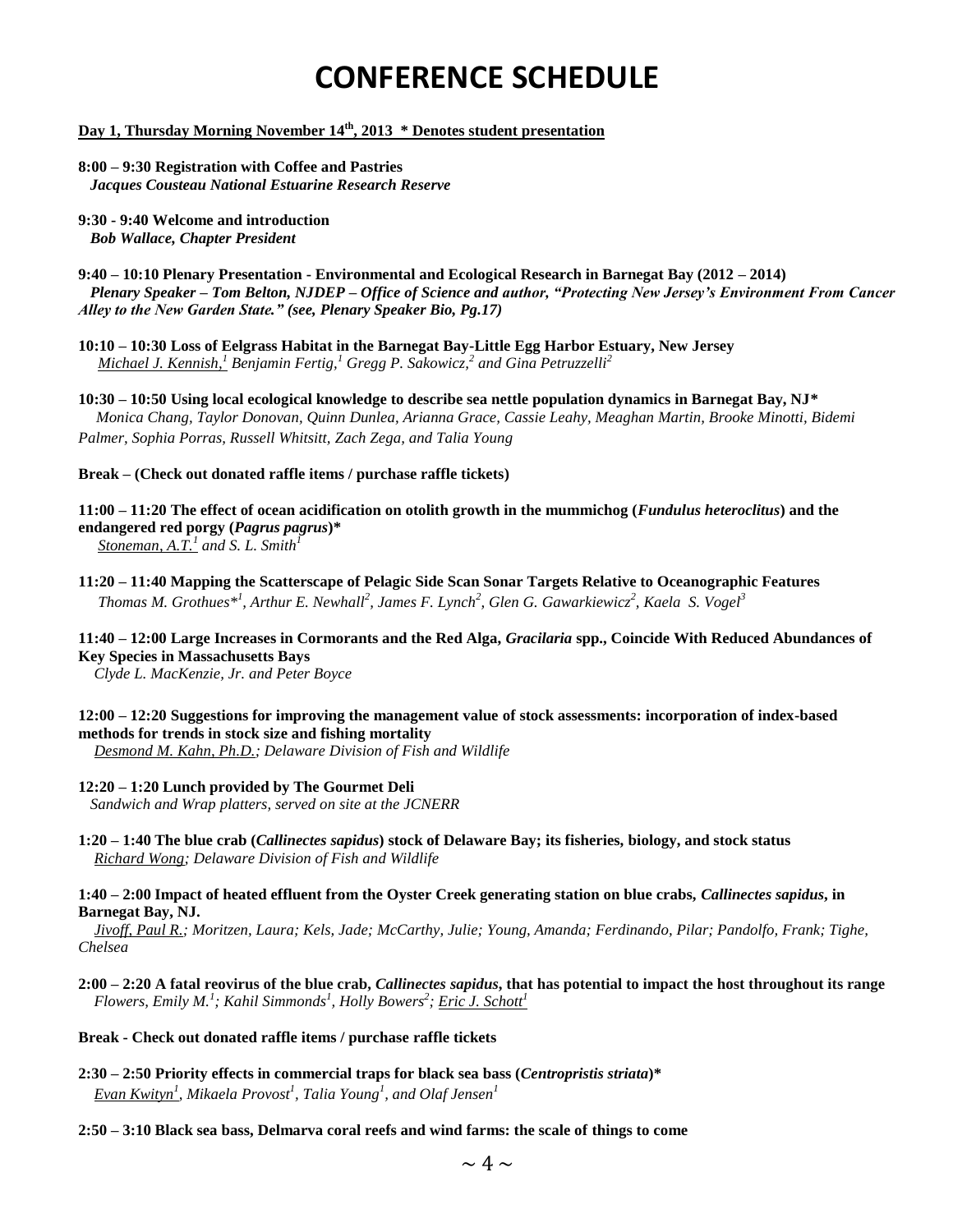#### *Vincent G. Guida*

- **3:10 – 3:30 Longterm Dynamics in Atlantic Surfclams: The Role of Bottom Water Temperature** *Daphne Munroe, Diego Narváez , Enrique Curchitser , John Klinck , Eileen Hofmann , Roger Mann , Eric N. Powell*
- **3:30 – 4:00 A pilot survey of polychlorinated biphenyls and chlorinated pesticides in the muscle, stomach content, and liver samples of shortfin mako,** *Isurus oxyrinchus,* **caught in the waters offshore of Long Island, New York** *Ashok Deshpande, Bruce Dockum, Cameron Farrington, Nancy Kohler, and Lisa Natanson*
- **4:00 – 4:20 Ocean acidification effects in the early life-stages of summer flounder,** *Paralichthys dentatus* *R.C. Chambers, A.C. Candelmo, E.A. Habeck, M.E. Poach, D. Wieczorek, K.R. Cooper<sup>1</sup> , C.E. Greenfield<sup>1</sup> , B.A. Phelan*

#### **4:20 – 5:20 Poster Session**

*JCNERR paddock (see "Poster Panel Lineup" pg.7)* 

#### **5:20 – 6:30 Free time**

*Check-in (Sea Oaks Inn/Student lodging); open conversation JCNERR* 

#### **6:30 – 10:00 Dinner/Social**

*Calloways Restaurant & Bar, Annual raffle and 50/50* 

#### **10:00 - 11:30 Mentoring Groups – JCNERR/President's Quarters**

#### **Day 2, Friday Morning November 15th, 2013**

**7:45 – 8:30 Light Breakfast items at Jacques Cousteau National Estuarine Research Reserve**

#### **8:30 – 8:50 An Assessment and Restoration Program of River Herring (Alewife and Blueback Herring) in the Rancocas Creek and Maurice River**

*Matthew Heyl and Lloyd Lomelino*

**8:50 – 9:10 Testing Atlantic Sturgeon Spring Habitat Selection With An Autonomous Underwater Vehicle\***  *Matthew Breece, Matthew Oliver, Keith Dunton, Dewayne Fox* 

#### **9:10 – 9:30 A novel approach for assessing the impacts of targeted anchored gillnetting and identifying concentration areas of reproductively mature Atlantic sturgeon\***

*Amy M. Comer<sup>1</sup> , Amanda Higgs<sup>2</sup> , John A. Madsen<sup>3</sup> Dewayne A. Fox<sup>1</sup>*

**9:30 – 9:50 Atlantic sturgeon (***Acipenser oxyrinchus oxyrinchus***) interactions with commercial shipping in the Delaware River\***

Alex M. DiJohnson<sup>1 & 2</sup>, Matthew T. Fisher<sup>1</sup>, and Dewayne A. Fox<sup>2</sup>

- **9:50 – 10:10 Assessing the Impacts of Recreational Angling on Sand Tigers and How Site Fidelity May Play a Role\*** *Kilfoil, James. Fox, Dewayne. Wetherbee, Brad. Carlson, John*
- **10:10 – 10:30 SAFIS Goes App: Development of a hand-held application for fisheries trip reporting.** *Julie Marie Defilippi, Atlantic Coastal Cooperative Statistics Program*

#### **Break**

#### **10:45 – 12:00 Business Meeting**

#### **12:00 – 1:30 Lunch (Buffet)**

*The Hunting Shanty at Tuckerton Seaport Village, Student awards presented*

#### **1:30 Conclusion and Closing statements \*Student Award Ceremony;** *Bob Wallace, Chapter President*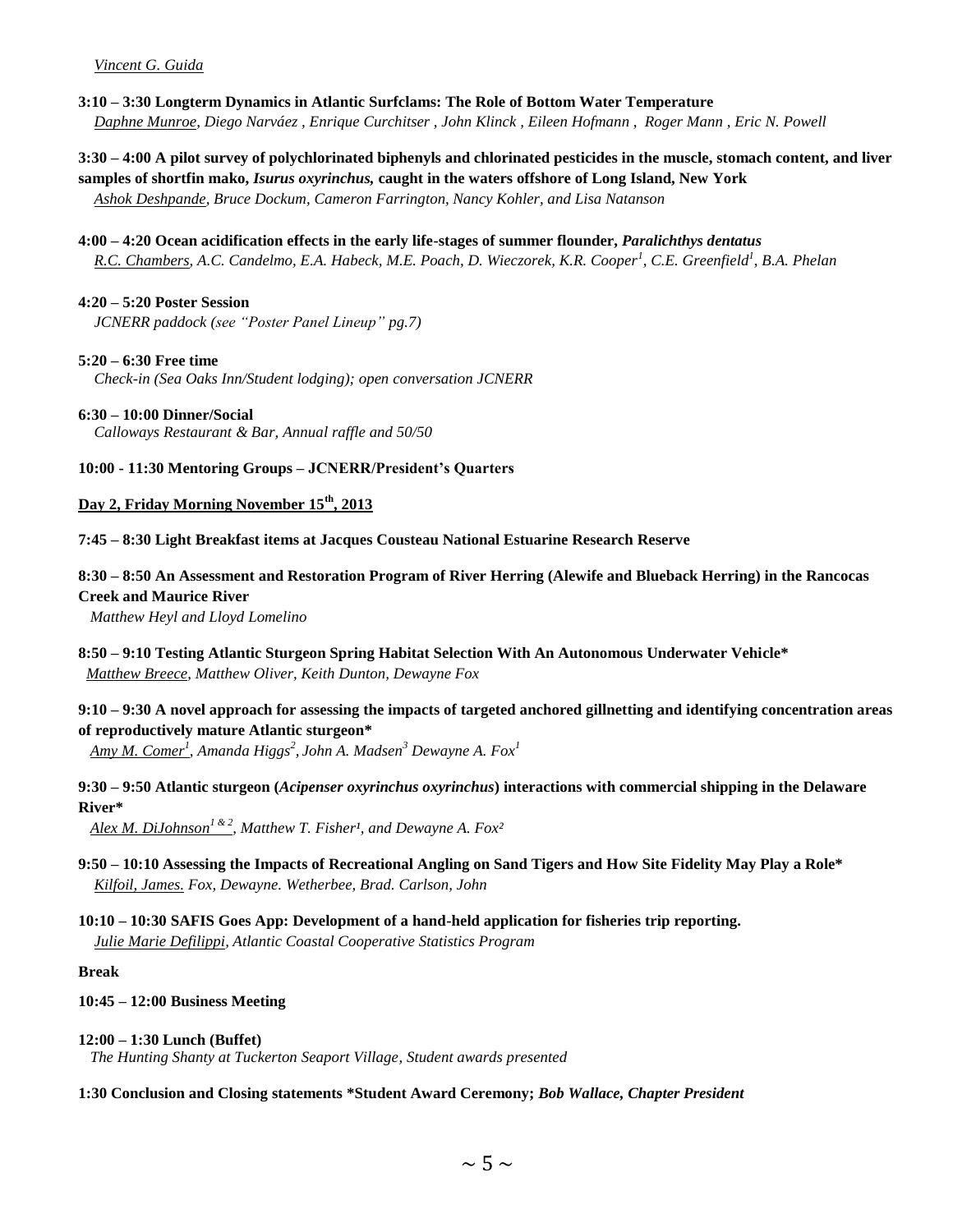# **Abstracts**

#### **Plenary Presentation - Environmental and Ecological Research in Barnegat Bay (2012 – 2014)** *Tom Belton* *NJDEP – Office of Science*

**Loss of Eelgrass Habitat in the Barnegat Bay-Little Egg Harbor Estuary, New Jersey** Michael J. Kennish<sup>1</sup>, Benjamin Fertig<sup>1</sup>, Gregg P. Sakowicz<sup>2</sup>, and Gina Petruzzelli<sup>2</sup> <sup>1</sup>Institute of Marine and Coastal Sciences, Rutgers University <sup>2</sup>Rutgers University Marine Field Station

Detailed studies of eelgrass *(Zostera marina L.)* beds in the Barnegat Bay-Little Egg Harbor Estuary, New Jersey, reveal a significant decline in plant biomass and the loss of essential habitat in the system. Extensive quadrat, core, and hand sampling conducted at up to 150 stations in the estuary during each of three sampling periods per year indicate that eelgrass biomass declined consistently over the 2004-2006 and 2008-2010 periods and overall from 2004-2010. The most acute loss was recorded in 2010 when biomass values dropped to the lowest levels ever recorded in the estuary (mean aboveground biomass  $= 7.7 \text{ g DW m-2}$ ; mean belowground biomass = 27.0 g DW m-2). Eelgrass areal cover also generally decreased through 2010, but the decline in plant biomass, a key water quality indicator, was most marked. Eelgrass biomass measurements in 2011 showed no improvement over the previous years of sampling. The loss of eelgrass habitat is attributed to nutrient enrichment, algal shading, and associated symptoms of eutrophication. Barnegat Bay-Little Egg Harbor is a highly eutrophic system, and the decrease of eelgrass due to nitrogen loading has important implications for the wide array of organisms that utilize this vital habitat.

**Using local ecological knowledge to describe sea nettle population dynamics in Barnegat Bay, NJ**  $\bullet$ 

*Monica Chang, Taylor Donovan, Quinn Dunlea, Arianna Grace, Cassie Leahy, Meaghan Martin, Brooke Minotti, Bidemi Palmer, Sophia Porras, Russell Whitsitt, Zach Zega Marine Academy of Technology and Environmental Sciences (MATES) Talia Young Rutgers University Marine Field Station*

For many residents of Barnegat Bay, the sea nettle (Chrysaora quinquecirrha) has become a problem, interfering with bay activities in the past decade. However, little is understood about factors that could have contributed to their population boom. In this study, students from the Marine Academy of Technology and Environmental Science (MATES) applied a local ecological knowledge (LEK) approach to this question and interviewed local bay users to determine the approximate year that the sea nettle population exploded. Reported first encounters ranged from 1986 to 2010 with most interviewees reporting their first encounters occurring in 2004. Through LEK we have been able to describe sea nettle population dynamics in a way that they have not been described before, potentially allowing us to analyze both environmental and anthropogenic effects that could have impacted sea nettle populations.

**The effect of ocean acidification on otolith growth in the mummichog** *(Fundulus heteroclitus)* **and the**   $\bullet$ **endangered red porgy** *(Pagrus pagrus)*

*Stoneman, A.T.<sup>1</sup> and S. L. Smith<sup>1</sup> <sup>1</sup>Delaware State University*

Otoliths are fish earbones composed of aragonite, a form of calcium carbonate. They are important structures that aid in hearing, balance, and acceleration. Since ocean acidification will adversely affect the oceanic carbonate system by decreasing the carbonate saturation state, otolith growth potential may be impacted. We tested the effects of OA on otolith growth on larval fish species with differing habitat requirements; an estuarine baitfish (mummichog, *Fundulus heteroclitus*), and a pelagic marine species (red porgy, *Pagrus pagrus*). We reared the larvae under three pCO2 concentrations: 380 ppm (control), 1000 ppm, and 2500 ppm over a period of 5 days. Otoliths were extracted, imaged using a scanning electron microscope, and surface area (sq µm) was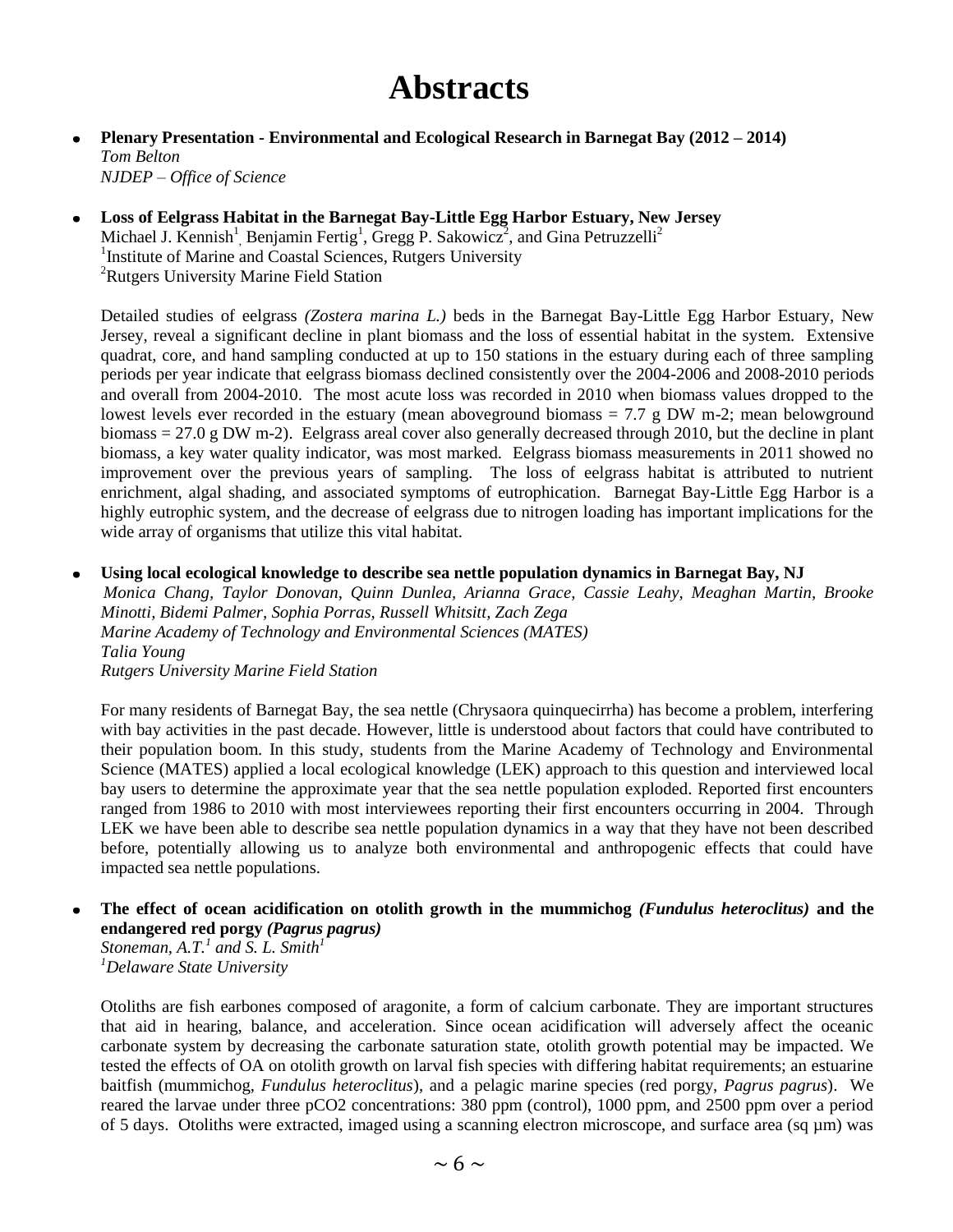measured. We found that the mummichog otoliths did not change in size with increasing pCO2 levels. Red porgy otoliths significantly increased in size from the control to treatments; however we found no difference between treatments. Our results are consistent with the notion that the habitat of the larvae plays a significant role in determining the susceptibility of fish to the effects of OA.

#### **Mapping the Scatterscape of Pelagic Side Scan Sonar Targets Relative to Oceanographic Features**

*Thomas M. Grothues<sup>1</sup> , Arthur E. Newhall<sup>2</sup> , James F. Lynch<sup>2</sup> , Glen G. Gawarkiewicz<sup>2</sup> , Kaela S. Vogel<sup>3</sup> <sup>1</sup>Rutgers University Marine Field Station <sup>2</sup>Woods Hole Oceanographic Institution*

*<sup>3</sup>Department of Marine Biology, University of North Carolina Wilmington*

Sonar reconnaissance of fishes for stock assessment and research has been an effective and minimally invasive method of gathering abundance and distribution data on scales of 10s to 100s of km since the 1950's. Yet, classification of fishes remains one of the greatest challenges of active sonar surveys. Many variables affect sonar reflection, including size, shape, orientation to the sonar source, the spatial relationship of individuals in a school to each other, and the number and distribution of individuals within a school. The long wavelengths of low frequency (typically <60kHz) that allow depth penetration provide poor small scale resolution for identifying objects. High frequency side scan sonar (600 – 900kHz), while imaging only over short ranges, can resolve individual fish and thus orientation and behavior relevant to understanding low frequency sonar returns and ecology. We demonstrate here that autonomous underwater vehicles (AUVs) offer a mechanism for putting side scan sonar transducers near potential targets together with telemetry, imaging, and oceanographic sensors, and can thus work together with low frequency sonar to develop holistic scatterscapes of oceanographic features, inclusive of information on species identity, orientation, behavior, abundance, individual size, and feature stability.

#### **Large Increases in Cormorants and the Red Alga, Gracilaria spp., Coincide With Reduced Abundances of Key Species in Massachusetts Bays**

*Clyde L. MacKenzie<sup>1</sup> , Jr. and Peter Boyce<sup>2</sup> 1 J. J. Howard Marine Sciences Laboratory, Northeast Fisheries Science Center <sup>2</sup> Maria Mitchell Association, Nantucket*

It is proposed that large increases in abundances of the double-crested cormorant *(Phalacrocorax auritus)* and the red alga *(Gracilaria spp.)* have modified the environments in two bays in Massachusetts in a way that has reduced abundances of other common species. In Cape Poge Pond on Martha's Vineyard and in Nantucket Harbor, cormorants now live in several roosts with up to 20 or more birds in each. They eat fish and other prey. The red alga grows in solid mats over the sand bottoms. The eelgrass blades have become less abundant and they are shorter. The numbers of small adult and juvenile fishes have declined from 9 to 3 species in the past several years; and of three abundant shrimp species only the grass shrimp remains but in reduced abundance. The cormorants prey directly on the fish, while the red alga competes for space with eelgrass and also covers its roots and rhizomes perhaps affecting the plants' respiration. The cover of the red alga also prevents several species of fish and the sand shrimp *(Crangon septemspinosa)* from living and feeding on the sand bottom. The grass shrimp *(Palaemonetes pugio)* and brokenback shrimp *(Hippolyte zostericola)* inhabit eelgrass canopies. The lower abundance of the eelgrass may explain the lower abundances of the shrimp. The double-crested cormorant feeds on shrimp in farm ponds in Central America and so it may prey on them in the bays in Massachusetts.

### **Suggestions for improving the management value of stock assessments: incorporation of index-based methods for trends in stock size and fishing mortality.**

*Desmond M. Kahn, Ph.D. Delaware Division of Fish and Wildlife*

The decisions made in fishery management are often based on results of stock assessment models, which are usually described as scientific analyses. The reliability of such models can be negatively affected by both internal and external factors. An example of an internal factor is the tendency of catch-at-age models to develop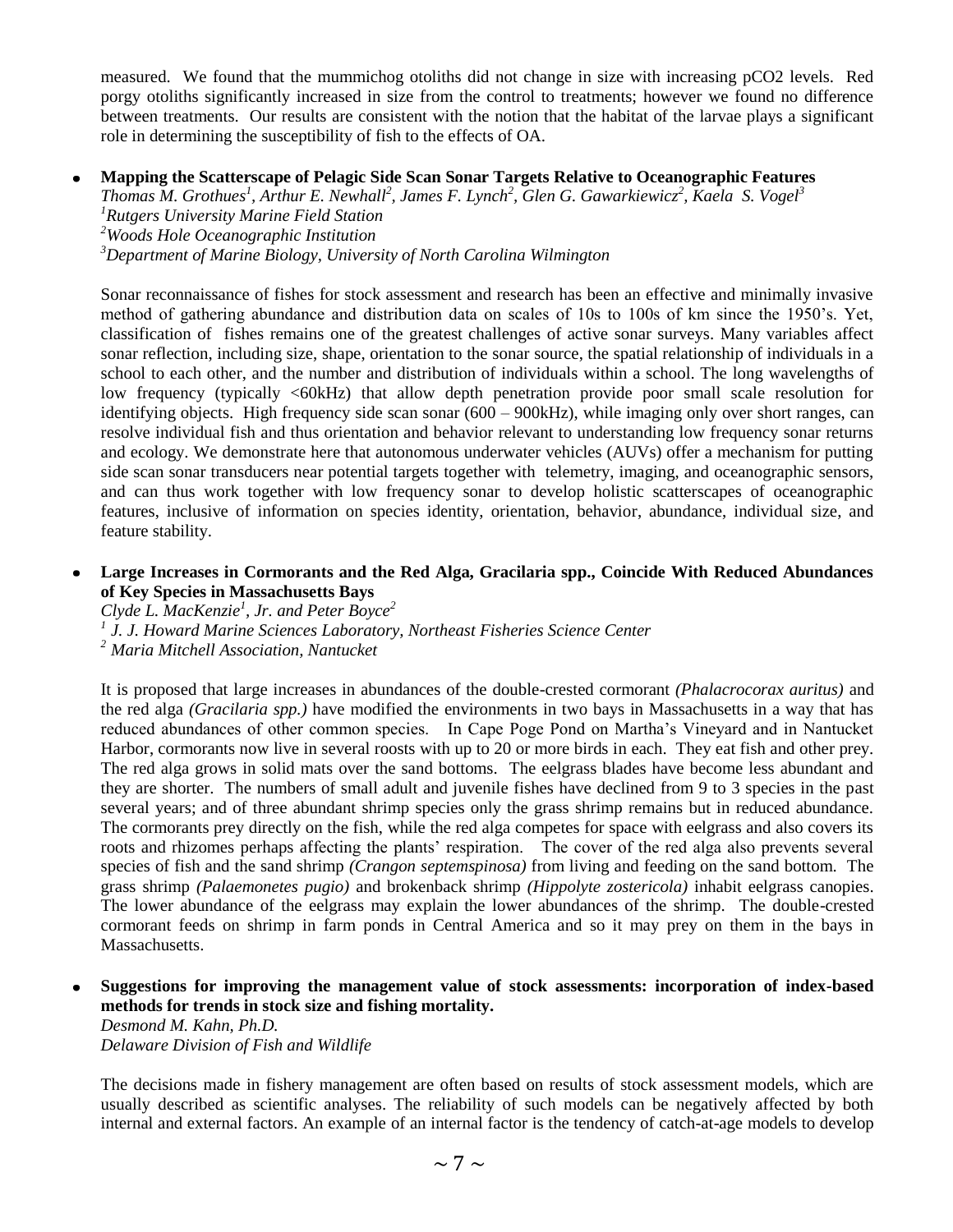retrospective bias in parameter estimates. External effects can be important, because most assessment models assume an unchanging environment. Here I present ideas on dealing with both retrospective patterns and detecting bias in fishing mortality estimates due to changes in natural mortality. In both problems, relying more heavily on data, as opposed to strictly relying on model output, can improve the value of assessments to managers. Two assessments are used as examples: the ASMFC weakfish assessments of 2002-2009 and the TRAC assessment of Georges Bank yellowtail flounder of 2012. For estimates affected by retrospective bias, I advocate replacement of model output by an index-based approach. I also illustrate the use of relative F to evaluate model estimates of trends in fishing mortality. The advantage of relative F is that it is theoretically strong and requires minimal assumptions.

## **The blue crab** *(Callinectes sapidus)* **stock of Delaware Bay; its biology, fisheries, and stock status** *Richard A. Wong*

*Delaware Division of Fish and Wildlife*

The blue crab is by far the most valuable commercial fishery resource in Delaware Bay. In 2012, its dock-side landings value was the highest ever recorded, exceeding \$14 million dollars. Landings were the third-highest ever. After this historic 2012 fishing year, blue crabs have now become so scarce that the commercial industry is claiming 2013 the worst fishery season in decades. What happened? Delaware Division of Fish and Wildlife research and monitoring agree with the fishery's observations, and the blame fall squarely on very weak juvenile recruitment. Is this poor recruitment caused by overfishing, weather, density-dependence, predation, or is it just a normal occurrence? Delaware's research, monitoring, and stock assessment provide some insight into this question.

### **Impact of heated effluent from the Oyster Creek generating station on blue crabs,** *Callinectes sapidus***, in Barnegat Bay, NJ**

*Jivoff, Paul R.; Moritzen, Laura; Kels, Jade; McCarthy, Julie; Young, Amanda; Ferdinando, Pilar; Pandolfo, Frank; Tighe, Chelsea Rider University*

Oyster Creek nuclear generating station is a boiling water reactor power plant that obtains cooling water from Barnegat Bay. The cooling water is released as heated effluent into Barnegat Bay via Oyster Creek and this has occurred since 1969 yet we know very little about its impact on the Bay or its inhabitants. Various aspects of blue crab life history are influenced by temperature and, in New Jersey blue crabs are near the northern limit of their range, thus blue crabs represent a good model organism for examining the effects of heated effluent. We sampled blue crabs monthly (May-August, 2012-2013) with commercial-style traps at Oyster Creek and a nearby, thermally unimpacted tributary (Forked River). We used two traps at the mouth of each tributary, in physically (e.g., depth, bottom type) similar locations; however one trap at Oyster Creek was directly inside the effluent plume while the other was outside the plume. Thus, we were able to compare blue crab abundance, size, sex ratio and the developmental stage and size of broods from ovigerous females; (1) between tributaries, (2) between effluent at Oyster Creek and Forked River, and (3) between effluent and non-effluent locations at Oyster Creek. Water characteristics at Forked River were very similar to those at the non-effluent location at Oyster Creek but on average, the effluent water at Oyster Creek was warmer (by  $\sim$ 4oC) with slightly less dissolved oxygen (by  $\sim 1$ mg/L) than the non-effluent water at Oyster Creek. Blue crab abundance was significantly greater at the mouth of Oyster Creek than Forked River and inside the effluent plume as compared to Forked River and outside the plume. Abundance differences between inside and outside the plume did not vary temporally, however the difference between tributaries occurred in all months except July while the difference between the trap inside the plume versus Forked River was most pronounced in May when ambient temperatures were relatively cool. The sex ratio of crabs inside the effluent contained relatively more females as compared to Forked River and outside the plume. In addition, relatively more females at Oyster Creek held eggs in moderate and advanced stages of development than at Forked River. This difference also varied temporally with more females at Oyster Creek having advanced broods particularly early in the season and they exhibited a longer brooding season. Neither the size of crabs nor the size of female broods was influenced by tributary or trap location. These results suggest blue crabs prefer the warm effluent to ambient water and that preference is more pronounced in adult females during colder months. Access to a local source of warmer water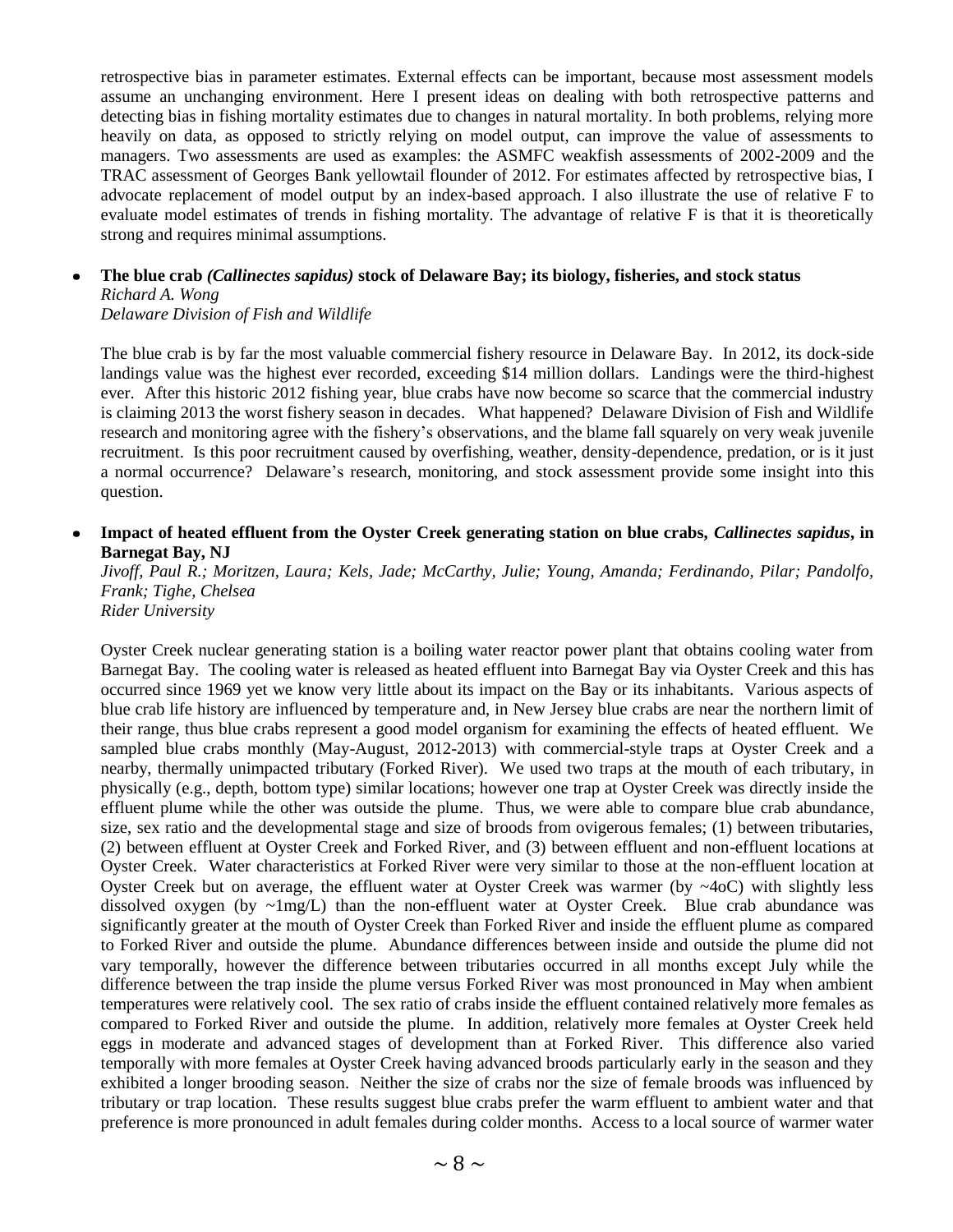offered by the effluent may hasten egg development, however if females are indeed spawning at the mouth of Oyster Creek this may not be beneficial for the proper development or successful recruitment of the resultant larvae.

#### **A fatal reovirus of the blue crab,** *Callinectes sapidus***, that has potential to impact the host throughout its**   $\bullet$ **range**

*Flowers, Emily M.<sup>1</sup> ; Kahil Simmonds<sup>1</sup> , Holly Bowers<sup>2</sup> ; Eric J. Schott<sup>1</sup> 1 Institute of Marine and Environmental Technology, University of Maryland Center for Environment Science <sup>2</sup>Monterey Bay Aquarium Research Institute*

*<sup>3</sup>Department of Marine Biotechnology*

Diseases have the potential to shape wild populations of marine species. However, because of a lack tools to easily identify and track disease agents, there are few studies on the impact of diseases throughout the life history of species in the wild. The blue crab, *Callinectes sapidus*, supports one of the most valuable fisheries along the Atlantic coasts of North and South America. Blue crab abundance in Chesapeake Bay and elsewhere undergoes dramatic fluctuations year to year. Assumed and measured factors influencing abundance include recruitment and predation, while the effects of disease are mostly unexplored. By taking a molecular biology approach to search for virus genomes in dying blue crabs, we discovered that a reovirus, termed RLV, was associated with nearly all of the mortality of crabs in soft shell production systems, and perhaps half of the broodstock mortality in a marine recirculating aquaculture crab hatchery. Experimental infections of RLV are always fatal to blue crabs. We developed a quantitative PCR method to detect the virus and subsequently documented RLV in wild blue crabs throughout their range in the USA. Current investigations are elucidating the prevalence of RLV in wild crabs from Massachusetts to the Gulf of Mexico. Prevalence of RLV varies widely in time and space, but is generally over 10% and localized outbreaks of over 40% are not uncommon. We are interested in investigating the possibility that fishing and aquaculture activities may contribute to the prevalence of RLV in the wild. Biotechnological tools such as those employed in this study, paired with collaborations with fishermen and managers, have the potential to revolutionize our understanding of the role of disease in natural mortality of marine species, and should lead to improved practices to sustain fished resources*.*

#### **Priority effects in commercial traps for black sea bass** *(Centropristis striata)*  $\bullet$

 *Evan Kwityn<sup>1</sup> , Mikaela Provost<sup>1</sup> , Talia Young<sup>1</sup> , and Olaf Jensen<sup>1</sup> 1 Institute of Marine and Coastal Sciences, Rutgers University*

> Structure-oriented fish species, such as black sea bass (BSB) *(Centropristis striata)* and other demersal species, are impractical to assess by trawl surveys due to sampling inefficiencies over reefs, wrecks, or other structured habitats. Fish traps have been proposed as an alternative strategy for sampling structure-oriented species, but it is not known whether traps can be used to accurately measure abundance. Inaccuracies may result from priority effects in traps that result when fish already in the trap alter the rate at which other fish enter the trap. To test the role of priority effects in traps, catch per unit effort (CPUE) was compared among 30 traps seeded with BSB males, BSB females or no fish, each trap being evenly distributed between five natural wrecks and artificial reefs on the continental shelf of NJ. CPUE for both male and female BSB were frequently higher in traps seeded with a female BSB compared to control and male seeded traps. Male and female BSB displayed lower CPUE in traps seeded with a male BSB in comparison to control and female seeded traps. Our results suggest that priority effects exist in traps, producing variations in catch rates for male and female structure-oriented fish species.

#### **Black sea bass, Delmarva coral reefs and wind farms: the scale of things to come** *Vincent G. Guida*

*U.S. Dept. of Commerce, NOAA, NMFS, J.J. Howard (Sandy Hook) Laboratory*

Black sea bass (BSB: *Centropristis striata*) seek out structured hard bottom habitats during their warm season stay on the inner mid-Atlantic shelf. The Delmarva segment of the mid-Atlantic coast supports viable fisheries for BSB and other structure-seeking fishes despite a total lack of charted hard bottom. There are hard bottom areas, but they are not charted. Knowledge of their location from a local fisherman has led us to these Delmarva sites in the pursuit of understanding their extent and role in the ecology of BSB and other structure-seeking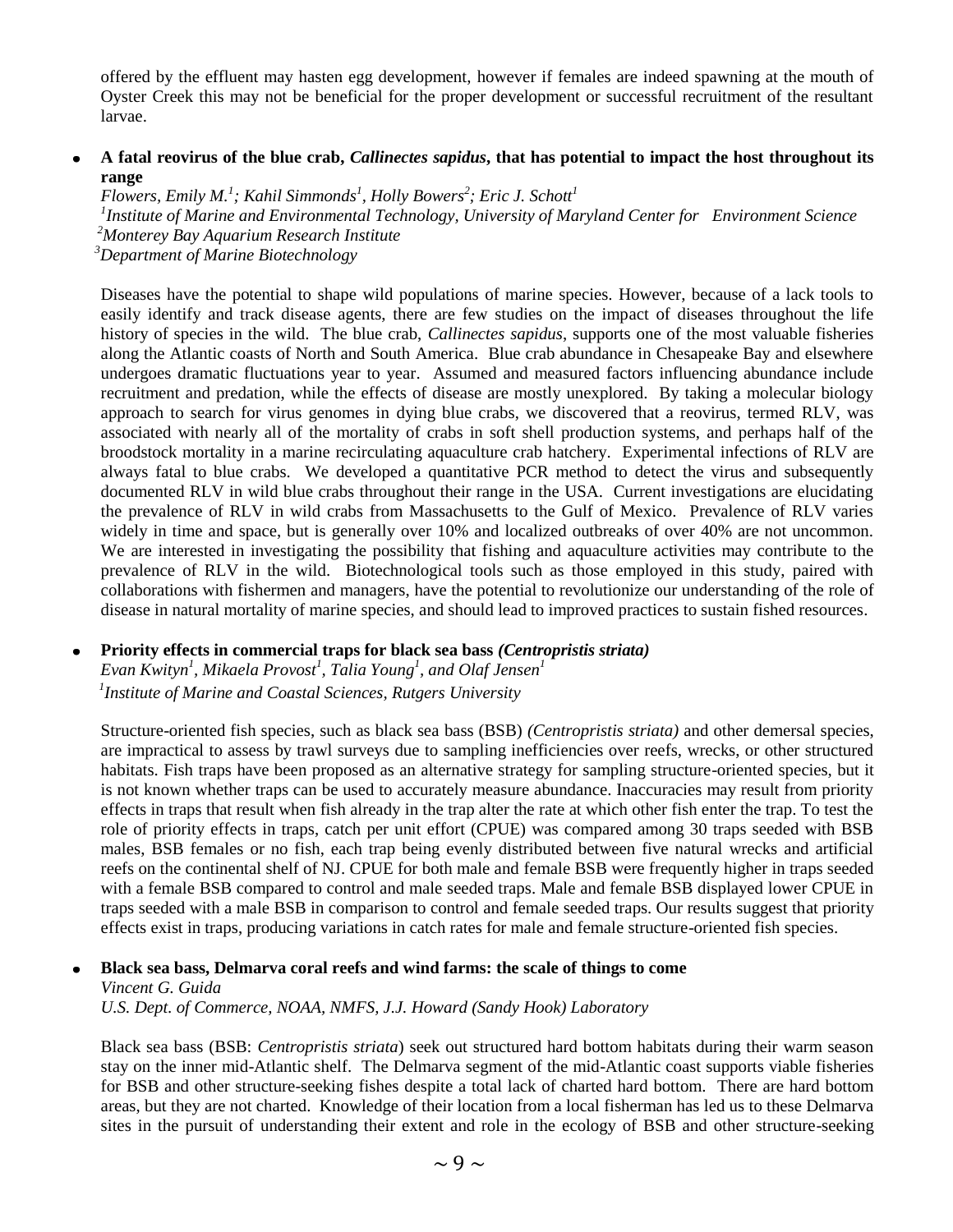fisheries resources species and the possible role of habitat conservation in fisheries stock management. Photographic transects were performed with the HabCam camera vehicle in late July, 2013. Photos and accompanying sensor data are providing information on physical habitat and organismal distributions, including black sea bass, two coral species, and many other organisms at a high spatial resolution. Preliminary results suggest a disperse distribution of small-scale hard bottom patches serving as adult BSB habitat and harboring corals. While BSB and other fisheries have been managed to date on large geographical scales, leasing small blocks of shelf for wind energy development is now forcing us to look at fish habitats and perhaps also management schemes on much finer scales.

#### **Longterm Dynamics in Atlantic Surfclams: The Role of Bottom Water Temperature**  $\bullet$

*Daphne Munroe , Haskin Shellfish Research Laboratory, Rutgers University Diego Narváez , Center for Coastal Physical Oceanography, Old Dominion University Enrique Curchitser , Institute of Marine and Coastal Sciences, Rutgers University John Klinck , Center for Coastal Physical Oceanography, Old Dominion University Eileen Hofmann , Center for Coastal Physical Oceanography, Old Dominion University Roger Mann , Virginia Institute of Marine Science Eric N. Powell , Gulf Coast Research Laboratory, The University of Southern Mississippi*

The Atlantic surfclam *(Spisula solidissima)* fishery in the Middle Atlantic Bight (MAB) continental shelf is one of the most valuable single species US commercial fisheries. Since 1997, populations from southern inshore regions of the clam's range have experienced significant mortality events, which have coincided with a general warming of bottom water temperatures (reaching 21-24<sup>°</sup>C in September) along the MAB. The potential linkages between warming bottom temperatures and increased surfclam mortality and/or reduced growth are being addressed using a model that simulates the growth of post-settlement surfclam populations at specific locations on the MAB shelf. External forcing for the growth model is provided by a 50-year simulation (1958-2007) of bottom water temperature obtained from an implementation of the Regional Ocean Modeling System (ROMS) for the MAB continental shelf. The simulations show that surfclams experience high mortality (mortality  $>$ 0.20) during years when bottom water temperatures remain  $1\n-2$ °C above average conditions for an extended time at each location. Further, simulations show that the magnitude of mortality is moderated by the existing population structure such that older, larger populations experience higher mortality than smaller, younger populations. These results provide a basis for analysing the mechanisms responsible for long-term changes in surfclam abundance distribution along the MAB.

### **A pilot survey of polychlorinated biphenyls and chlorinated pesticides in the muscle, stomach content, and liver samples of shortfin mako, Isurus oxyrinchus, caught in the waters offshore of Long Island, New York**

*Ashok Deshpande, Bruce Dockum, Cameron Farrington, Nancy Kohler, and Lisa Natanson*

Diet studies of shortfin mako, Isurus oxyrinchus, have established bluefish *(Pomatomus saltatrix)* as the dominant prey species in the inshore areas along the northeast coast of the United States (U.S.). Some bluefish populations, particularly those associated with the water masses in the vicinity of New York Bight and New Bedford Harbor have been shown to be moderately to highly contaminated with polychlorinated biphenyls (PCBs) and other toxic chemicals. To understand the significance of selective predation on bluefish in the trophic transfer of contaminants to the shortfin mako, we analyzed target PCB congeners and organochlorine pesticides in the muscle, stomach contents, and liver samples of seven specimens collected during a recreational shark fishing tournament at Montauk, New York. The levels of PCBs and pesticides in the liver samples were much higher than the levels measured in the muscle and stomach contents. The average liver PCB level (22.8  $\Box$ g Aroclor/g), total DDT level (4.1  $\Box$ g/g) and chlordane level (0.88  $\Box$ g/g) was 192, 288 and 210, and 94, 138 and 71 times greater than the levels measured in the muscle and stomach contents, respectively. Differences in contaminant levels in the muscle and stomach contents were statistically insignificant. PCBs in the liver were 5.5 and 26 times greater than DDT and chlordane levels, respectively. PCBs in the liver samples correlated with DDTs  $(r = 0.9475)$  and chlordanes  $(r = 0.9389)$ ; and DDT and chlordane levels were also correlated  $(r = 0.9456)$ . PCBs, DDTs, and chlordanes in the liver samples positively correlated with the body weight and fork length, which suggested continual and incremental exposure of shortfin mako to the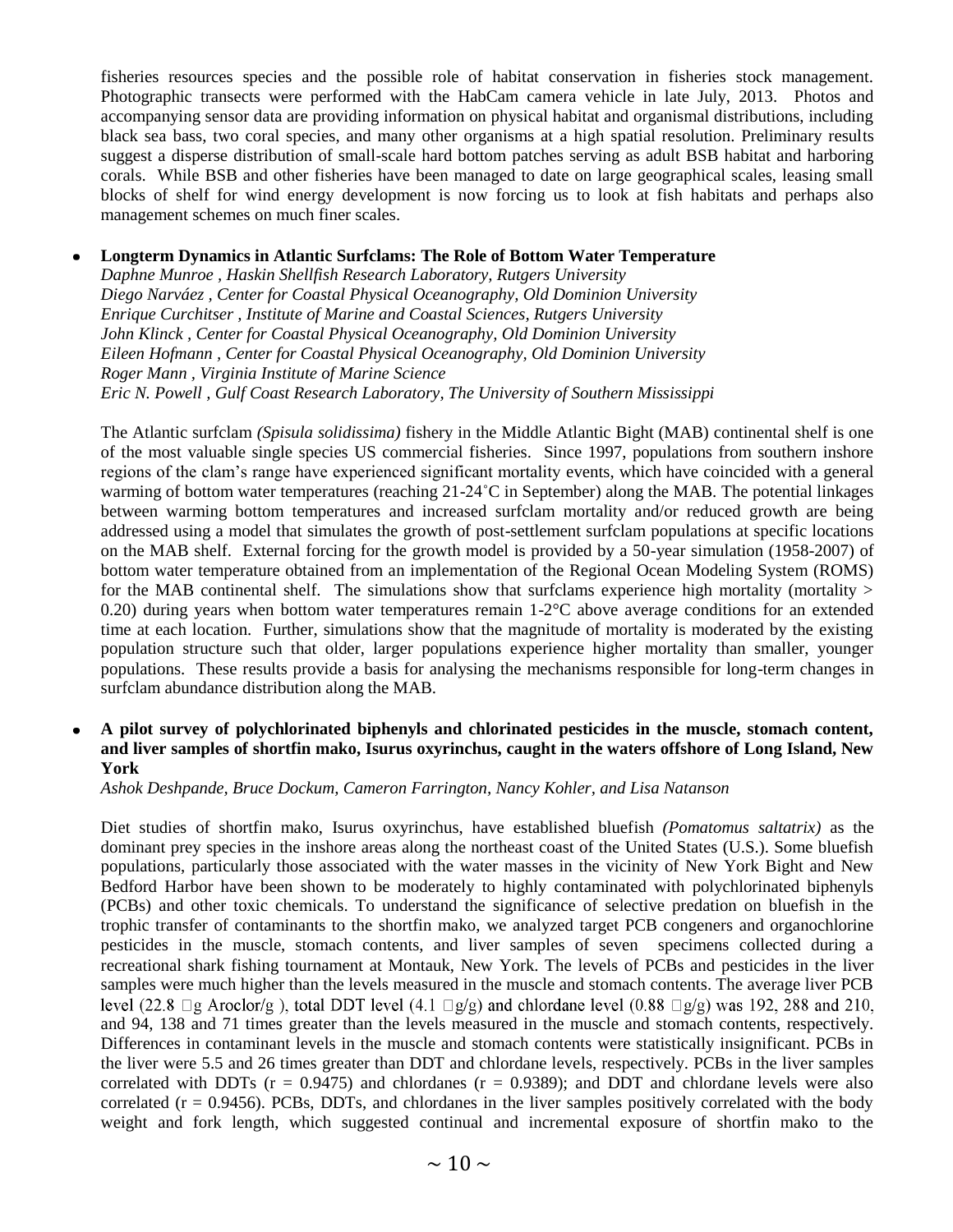contaminants, as well as relatively unimportant growth-related dilution effects on the contaminant levels. Contaminant levels in the liver samples were relatively low in one male shortfin mako; however the overall gender specific differences in the contaminant concentrations were statistically insignificant. Higher PCB levels observed in the shortfin mako liver samples were in the range of PCB levels reported in the literature for the fillets of bluefish caught in the vicinity of highly contaminated New Bedford Harbor (3.99-40.6  $\Box$ g/g). Elevated contaminant levels in the shortfin mako suggest the importance of bluefish as a vector in the transfer of contaminants to shortfin mako while feeding in the northeast U.S. coastal region.

#### **Ocean acidification effects in the early life-stages of summer flounder, Paralichthys dentatus**  $\bullet$

*R.C. Chambers, A.C. Candelmo, E.A. Habeck, M.E. Poach, D. Wieczorek, K.R. Cooper<sup>1</sup> , C.E. Greenfield<sup>1</sup> , B.A. Phelan*

*National Marine Fisheries Service / Northeast Fisheries Science Center National Oceanic and Atmospheric Administration (NOAA) <sup>1</sup>Department of Biochemistry & Microbiology Rutgers - The State University of New Jersey*

Ocean acidification effects on fish are expected to differ across species, be subtle, and interact with other stressors. An experimental framework was implemented that assessed the early life stage (ELS) responses of summer flounder *(Paralichthys dentatus)*, an important flatfish of the mid-Atlantic region of the USA, to a wide range of pH and CO2 levels. Survival of embryos was reduced by 50% below local ambient conditions (7.8 pH, 775 ppm pCO2) when maintained at the intermediate conditions (7.4 pH, 1860 ppm pCO2), and another 50% when at the most acidic conditions (7.1 pH, 4,715 ppm pCO2). Reduced survival of embryos at higher CO2 levels was consistent among three females used as sources of embryos. Sizes of larvae were altered by elevated CO2 levels with longer larvae in more acidic waters. Larvae were longer (but with less energy reserves) at hatching to midway through the larval period. Larvae from the most acidic conditions initiated metamorphosis earlier and at smaller sizes than those from more moderate and ambient conditions. Tissue damage was evident in older larvae from both elevated CO2 levels. CO2 affected cranial-facial features levels and these effects changed with larval age. Skeletal elements of larvae from ambient CO2 environments were comparable or smaller than those from elevated CO2 environments when younger (14 d and 21-d post-hatching) but larger at older ages (28 d). The impairment of ELS of summer flounder by elevated CO2 levels suggests that this species will be challenged by ocean acidification in the near future.

# **An Assessment and Restoration Program of River Herring (Alewife and Blueback Herring) in the Rancocas Creek and Maurice River**

*Matthew Heyl and Lloyd Lomelino New Jersey DEP*

The main objective of this three year program is to assess the status of river herring populations including adult and juvenile abundance. Year one includes research on sampling methods and verifying possible sampling locations. Years two and three will include collection of juvenile and adult fish which will allow the Division to develop indices of relative adult stock status and juvenile production. Sampling methods include the use of electrofishing equipment (Boat and Backpack), Gill nets, and Seine nets. Currently the program just completed year two of sampling, but data has not been analyzed. The ultimate objective is that this program will be funded in the future to allow long term assessment of River Herring production in these watersheds.

#### **Testing Atlantic Sturgeon Spring Habitat Selection With An Autonomous Underwater Vehicle**

*Matthew Breece, University of Delaware Matthew Oliver, University of Delaware Keith Dunton, Stony Brook University Dewayne Fox, Delaware State University*

Overharvest and habitat destruction prompted the protection of Atlantic sturgeon *(Acipenser oxyrinchus oxyrinchus)* under the U.S. Endangered Species Act in 2012. Through the use of biotelemetry in the U.S. mid-Atlantic Bight we documented 395 Atlantic sturgeon in the near-shore coastal environment on a large passive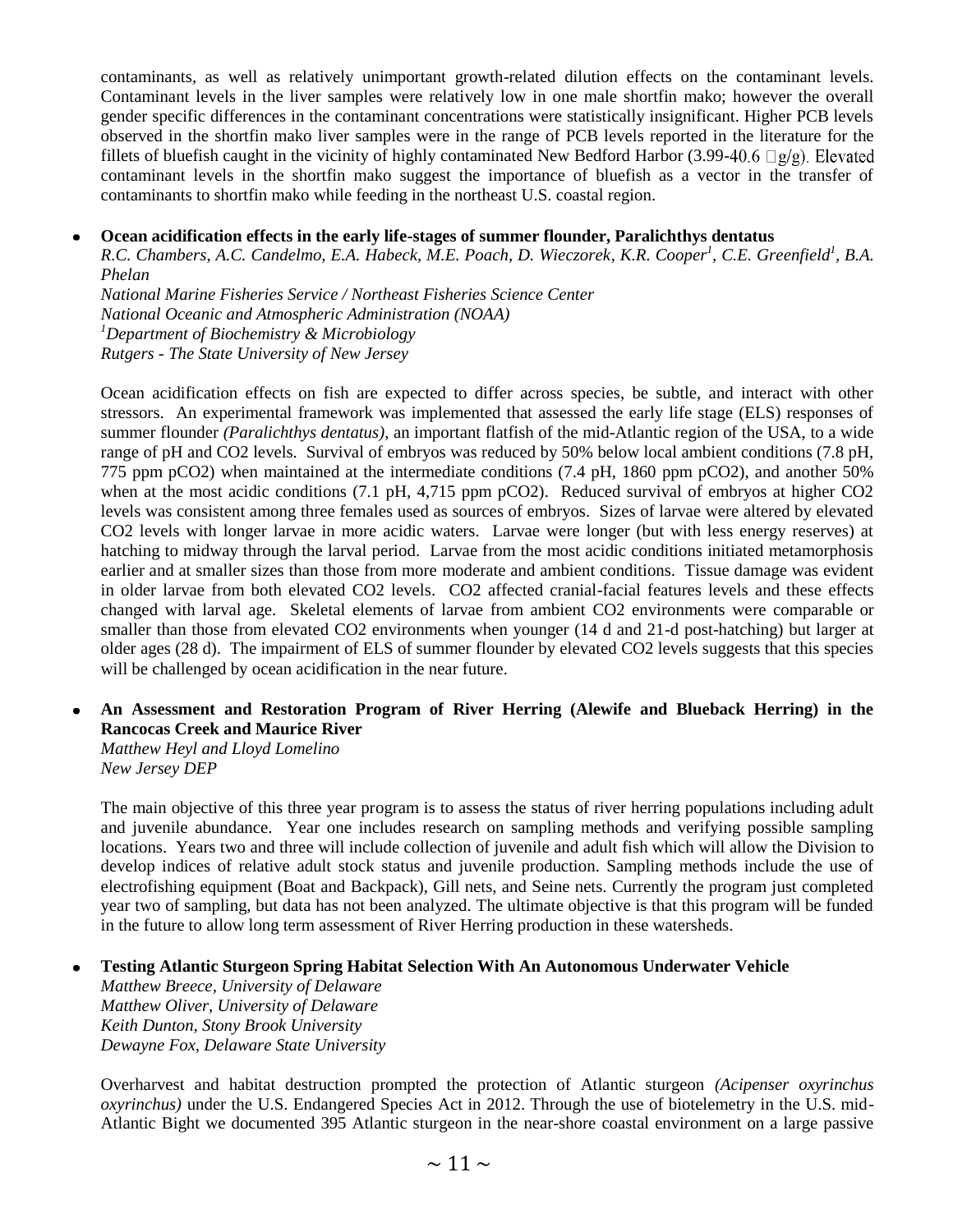acoustic array. Coupling these telemetry data with sea surface temperature and ocean color from satellite observations we hypothesized a combination of water temperature and water type are the primary drivers of Atlantic sturgeon marine migratory behavior. Utilizing water classes developed from satellite ocean color as our dynamic sampling environment we conducted a near real-time, 90-day stratified sampling mission using a SLOCUM glider outfitted to detected and relay information on telemetered sturgeons to test this hypothesis. Forty-three Atlantic sturgeon were detected by the glider in offshore marine waters ranging 1-12 km from the coast and were associated with water types showing signs of terrigenous input (higher dissolved organic matter) at temperatures above  $9^{\circ}$ C. Through the coupling of multiple platforms we have begun to look at the drivers of marine habitat use and migration for Atlantic sturgeon, which we hope, can be used to minimize bycatch and facilitate the management and recovery of this imperiled species.

# **A novel approach for assessing the impacts of targeted anchored gillnetting and identifying concentration areas of reproductively mature Atlantic sturgeon**

*Amy M. Comer<sup>1</sup> , Amanda Higgs<sup>2</sup> , John A. Madsen<sup>3</sup> Dewayne A. Fox<sup>1</sup> Delaware State University New York State Department of Environmental Conservation University of Delaware*

Worldwide, sturgeons are recognized as one of the most imperiled groups of organisms. In 2012, Atlantic sturgeon *(Acipenser oxyrinchus oxyrinchus)* were listed under the ESA due to concerns over population declines. In June 2013, through a combination of passive mobile telemetry and high-resolution side-scan sonar, we assessed the distribution of reproductively mature Atlantic sturgeon in a 10km reach of the Hudson River, near Hyde Park, New York. Atlantic sturgeon were concentrated in three distinct regions. In the region of highest density, which was previously unknown, we conducted pre, during, and post surveys to evaluate the distribution and relative abundance of sturgeon during targeted gillnetting sampling efforts. We collected a total of nine reproductively mature Atlantic sturgeon, of which, the vast majority were imaged. Over the course of netting activities, the distribution of Atlantic sturgeon transitioned from small clusters to a more uniformly dispersed state. We also documented a corresponding decrease in relative abundance in the study area during sampling. Furthermore, Atlantic sturgeon were found utilizing a combination of sandy and muddy habitat. We recommend the use of high-resolution side-scan sonar to identify concentration areas of reproductively mature Atlantic sturgeon. Furthermore, when developing population estimates, the impact of sampling activities on sturgeon distribution and relative abundance should be considered.

# **Atlantic sturgeon** *(Acipenser oxyrinchus oxyrinchus)* **interactions with commercial shipping in the Delaware River\***

*Alex M. DiJohnson<sup>1&2</sup>*, *Matthew T. Fisher<sup>1</sup>, and Dewayne A. Fox<sup>2</sup> <sup>1</sup>Delaware Division of Fish & Wildlife <sup>2</sup>Delaware State University*

The industrial revolution of the late 1800s led to a significantly altered Delaware (DE) River. Resulting declines in water and habitat quality coupled with overharvest decimated all life stages of Atlantic sturgeon *(Acipenser oxyrinchus oxyrinchus).* In 2012, Atlantic sturgeon in the DE River were included in the New York Bight distinct population segment and listed as endangered under the Endangered Species Act. In the final ruling determination, NOAA-NMFS listed vessel strikes as one of the threats to the continued existence of Atlantic sturgeon in the DE River. This river, supporting the world's largest freshwater port (>3,000 deep draft vessels annually), exhibits increased levels of vessel strikes during the period of presumed spring spawning activity for Atlantic sturgeon. We selected a 5.3km reach of the DE River near Chester, PA due to its importance as a staging and presumed spawning area for Atlantic sturgeon. During a 78 day period extending from mid-April to early July, 2013, we maintained an array of 20 VEMCO Ltd. VR2W receivers and corresponding synchronization transmitters to provide insights on the behavior of Atlantic sturgeon. Commercial vessel traffic was assessed through the global Automatic Identification System which characterizes the vessel (e.g. name, type, draft, and beam) while providing plots of course and speed. During our study nine telemetered Atlantic sturgeon occupied the positioning array an average of 4.3 days intermittently from April 29 through June 28,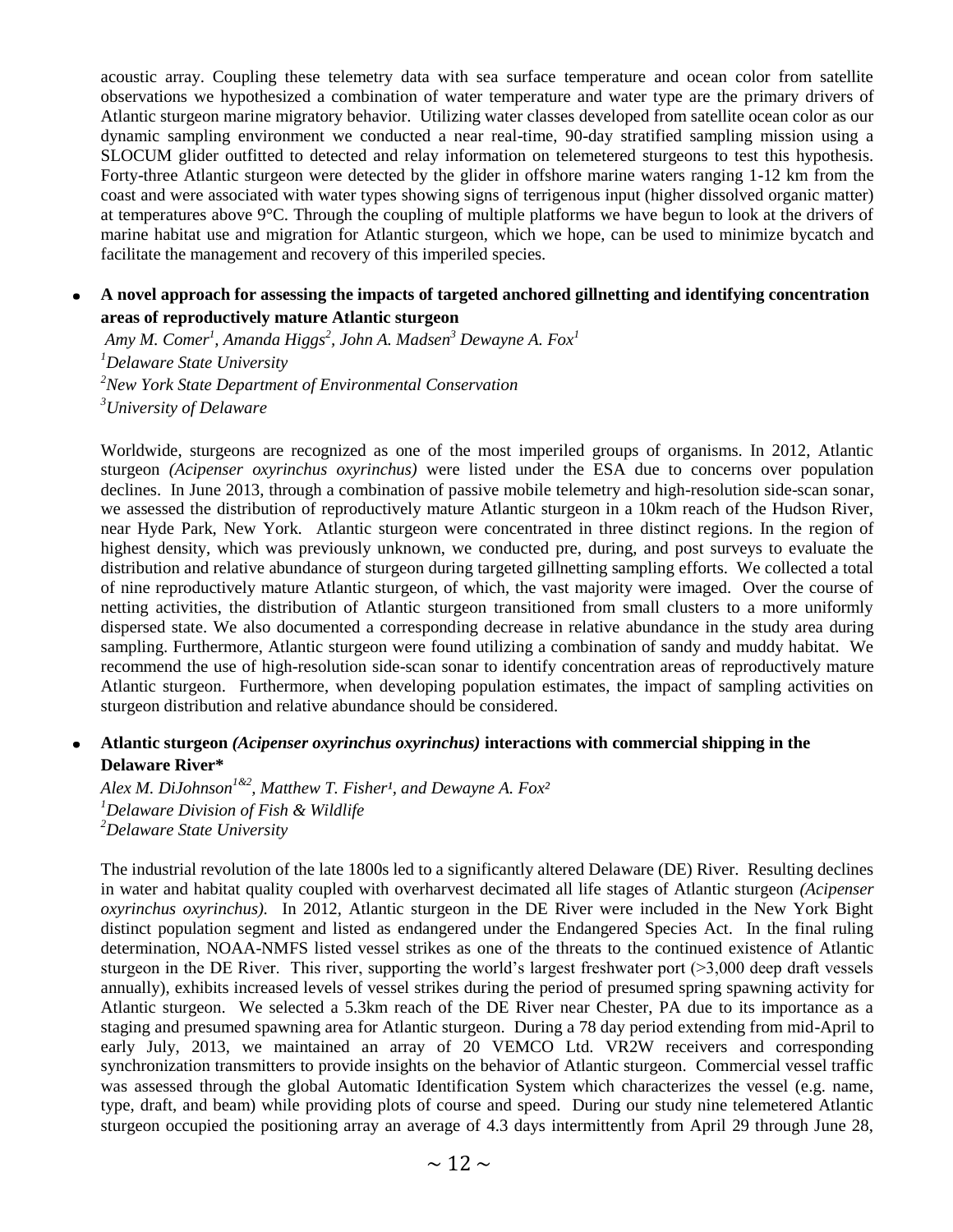2013. Atlantic sturgeon tracks plotted in relation to vessel paths will allow for an examination of behavioral responses to the 143 observed vessels (65 tugs, 50 cargo container, 22 tankers, and six miscellaneous). Through our efforts we hope to provide an improved understanding of Atlantic sturgeon behavior with regard to vessel traffic while simultaneously accounting for the conservation and recovery efforts within an important component of the regional economy.

#### **Assessing the impacts of recreational angling on sand tigers and how site fidelity may play a role.**

*Kilfoil, James, Delaware State University Fox, Dewayne, Delaware State University Wetherbee, Brad, University of Rhode Island Carlson, John, NOAA-SEFSC, Panama City Lab*

The direct targeting of sand tigers (Carcharias taurus) is prohibited in both Federal and State waters off of the eastern United States. Despite these protections, a recreational catch-and-release fishery has recently developed in the mid-Atlantic. Working with volunteer anglers off the Delaware coast, 33 sand tigers (mean 201cm FL; range 146-248cm FL) were captured and fitted with external acoustic VEMCO Ltd tags in the summers of 2012  $(n=25)$  and 2013 (n=8). The majority (57%) of shore-caught sand tigers were hooked posterior to the jaw, a factor often associated with increased mortality. Utilizing a large-scale passive acoustic array we observed one probable post-release mortality event. While initial estimates of post-release survival appear high, the results of this study should be viewed with caution given sand tigers' low reproductive output. Furthermore, the majority of telemetered sharks (86%) demonstrated strong site fidelity to areas of greatest fishing pressure (< 750 meters from coast). This site fidelity occurred interannually, with 67% of returning individuals demonstrating similar behavior in 2013. Prolonged exposure to areas of high angling effort can lead to animals being repeatedly subjected to capture events, as was observed in one individual caught three times in less than nine months. The cumulative impacts of these capture events remain unknown, but may greatly reduce fitness and survival probability of released individuals.

#### **SAFIS Goes App: Development of a hand-held application for fisheries trip reporting.**  $\bullet$

*Defilippi, Julie Marie*

*Atlantic Coastal Cooperative Statistics Program (ACCSP)*

The Atlantic Coastal Cooperative Statistics Program (ACCSP) is a cooperative state-federal program. The Standard Atlantic Fisheries Information System (SAFIS) has become a critical component of fisheries data reporting. SAFIS has undergone numerous revisions to accommodate changes in technology, the needs of Program Partners and end-user requests. Expanding the reporting options will help improve acceptance and reduce resistance amongst those required to report. ACCSP hired a contractor in June 2013 to develop hand-held software designed to transmit data in accordance with the existing API that is in compliance with the ACCSP Trip Reporting Standard. Rhode Island Department of Fish and Wildlife and Rhode Island Party Charter Boat Association (RIPCBA) will work in concert to recruit 10 RIPCBA captains for test pilot. Pilot data will be validated against traditional trip reports and port samples. A feedback mechanism built in to the application and exit interviews will provide end-user input. At the completion of the pilot, the basic hand-held software application will be available to any interested Program Partner at no cost. Interested vendors will be provided with source code to use in creating add-ons that could be made available for purchase. Capturing data in near real time during a fishing trip has the potential to increase data accuracy and precision and would allow collection of data not obtained via traditional reporting methodology, such as vessel position and speed.

# **Poster Panel Lineup**

 **Monitoring cross-continental shelf movement of winter flounder (Pseudopleuronectes americanus).\*** *Kaycee Coleman, Thomas M. Grothues, Kenneth W. Able Institute of marine and Coastal Sciences, Rutgers University*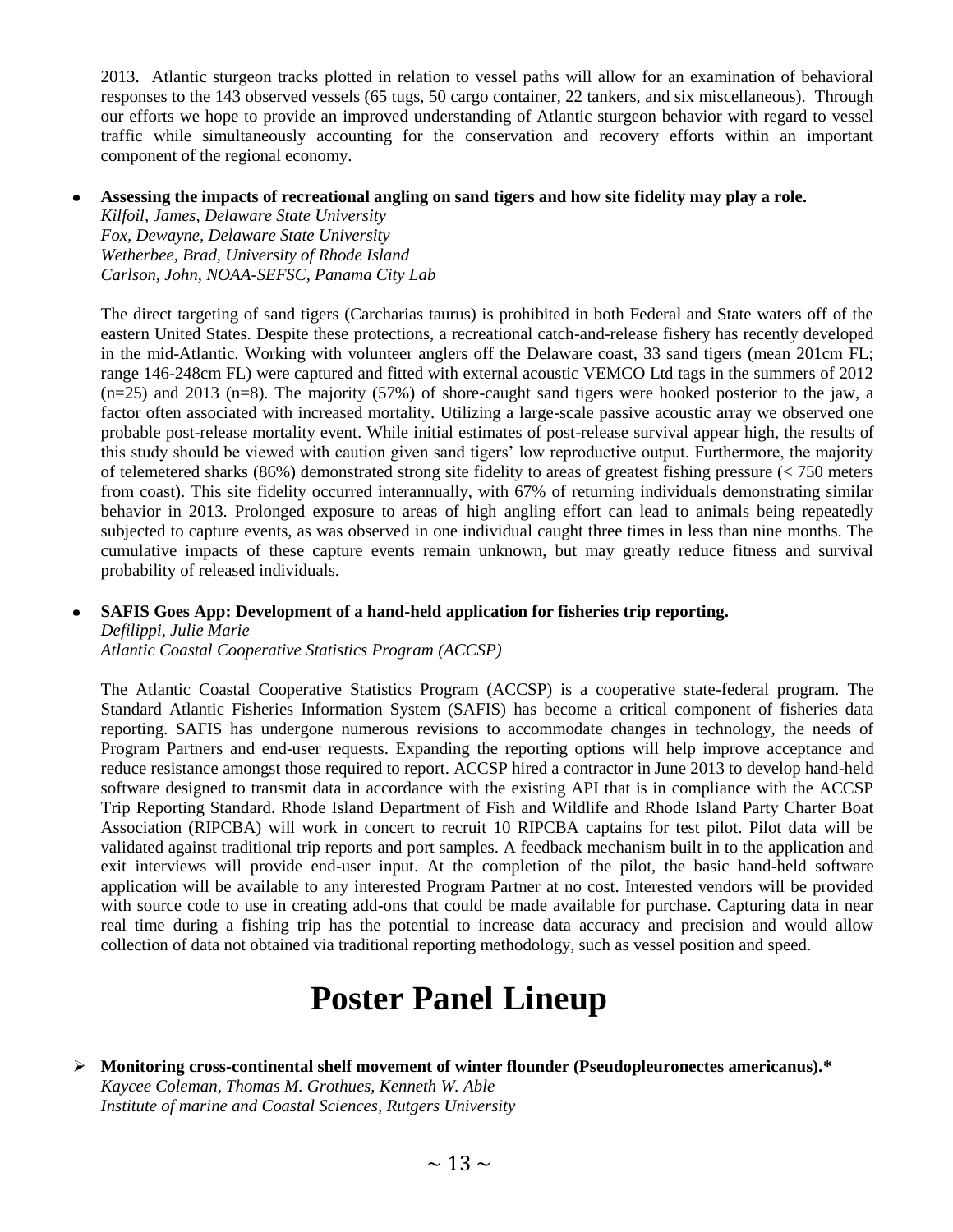The objectives of this study are to understand the cross-continental shelf movements of winter flounder, *Pseudopleuronectes americanus*, off of New Jersey via several tagging methods to explore the possibility of a non-migratory contingent cryptic to assessment. We tagged 222 winter flounder with 150 marker tags, 60 archival tags and 12 acoustic tags in September 2012 at the "Mud Hole," a depositional feature at the head of the Hudson Shelf Valley. Acoustic signals telemetered by a roving boat and an autonomous underwater vehicle (AUV), were geolocated using Sound Pressure Level Weighted Center of Activity. These fish were tracked within a few kilometers of the release location as late as December. To evaluate the archival tag data, which records temperature, salinity, pressure, and a time stamp every 24 minutes, we developed a Monte Carlo Markov Chain and an Adaptive Kernel Density algorithm to obtain the most likely position of the fish as constrained by fit to environmental model data from Rutgers University's Regional Ocean Modeling System (ROMS). Since the majority of archival tags are still at large but expected to increase with the reopening of the commercial fishery, we validated the model by attempting to recover simulated (known) fish tracks with this algorithm.

### **Assessment of Fish Utilization on a Sub-tidal Oyster Restoration Area in a Mid-Atlantic Estuary\***

*Jenny Paterno, Lisa Calvo and David Bushek Rutgers University, Haskin Shellfish Research Laboratory*

Decreases in *Crassostrea virginica* (eastern oyster) populations have been documented in many estuaries along the North American Atlantic and Gulf of Mexico. This striking trend expanded the interest in oyster restoration. A substantial number of oyster restoration projects are executed in the southeastern United States and Gulf of Mexico where the reefs are primarily intertidal. Some methods used to evaluate these enhanced areas are not applicable to subtidal oyster habitats, especially when the visibility is near zero in the Delaware Bay.

The Gandy's Beach Oyster Restoration Enhancement Area (GBOREA) is a subtidal five acre plot located in the upper Delaware Bay. It was established by the New Jersey Department of Environmental Protection in 2007 in conjunction with Project PORTS (Promoting Oyster Restoration Through Schools) and Rutgers University. Project PORTS is a community-based oyster restoration program that engages local school children in stewardship by building shell bags that provide substrate for oyster larvae settlement that are subsequently planted on the GBOREA site. The GBOREA has been planted with spatted clam shell every year since its inception, but monitoring efforts of reef establishment and community development have been limited. The objective of this study is to compare the diversity and abundance of resident fishes, transient fishes and benthic macroinvertebrates on the GBOREA with nearby bottom types in the Delaware Bay.

Equipment used to explore these elements during the study included an otter trawl and benthic habitat trays. Side scan sonar data was collected via Rutgers University's autonomous vehicle REMUS on July 24, 2013. Each month from July through October 2013, six trawl samples were collected from seven sites in the Bay: GBOREA, three nearby non-oyster bottom locations containing mixtures of mud, sand and rocks, and three nearby mature oyster beds. All animals captured, except gelatinous species (mostly ctenophores and jellyfish), were identified to the lowest possible taxon, enumerated, measured and weighed. At the same frequency and at the same sites, trays were filled with benthic material from each site and deployed for one week, collected and then processed similarly.

Analysis the fish assemblage and community composition of a cultch-bottom enhancement project in this system will help determine the value of such efforts to help the local ecosystem. Preliminary analysis reveals there is little difference in the species composition amongst the benthic tray samples. However, the average number of species found on the GBOREA site is greater than the average species richness on the non-oyster bottom sites. Preliminary analysis of trawl data shows the average species richness on oyster bottoms is greater than on the GBOREA.

As expected, fish species composition changed seasonally as sampling progressed into fall.

# **Crab megalopae in the coastal ocean collected during the NOAA Estuarine and Coastal Shelf project** *Linda L. Stehlik*

*NOAA NEFSC James J. Howard Laboratory*

The Ecology of Coastal Ocean Seascapes (ECOS) project linked hydrography with biology. In the New York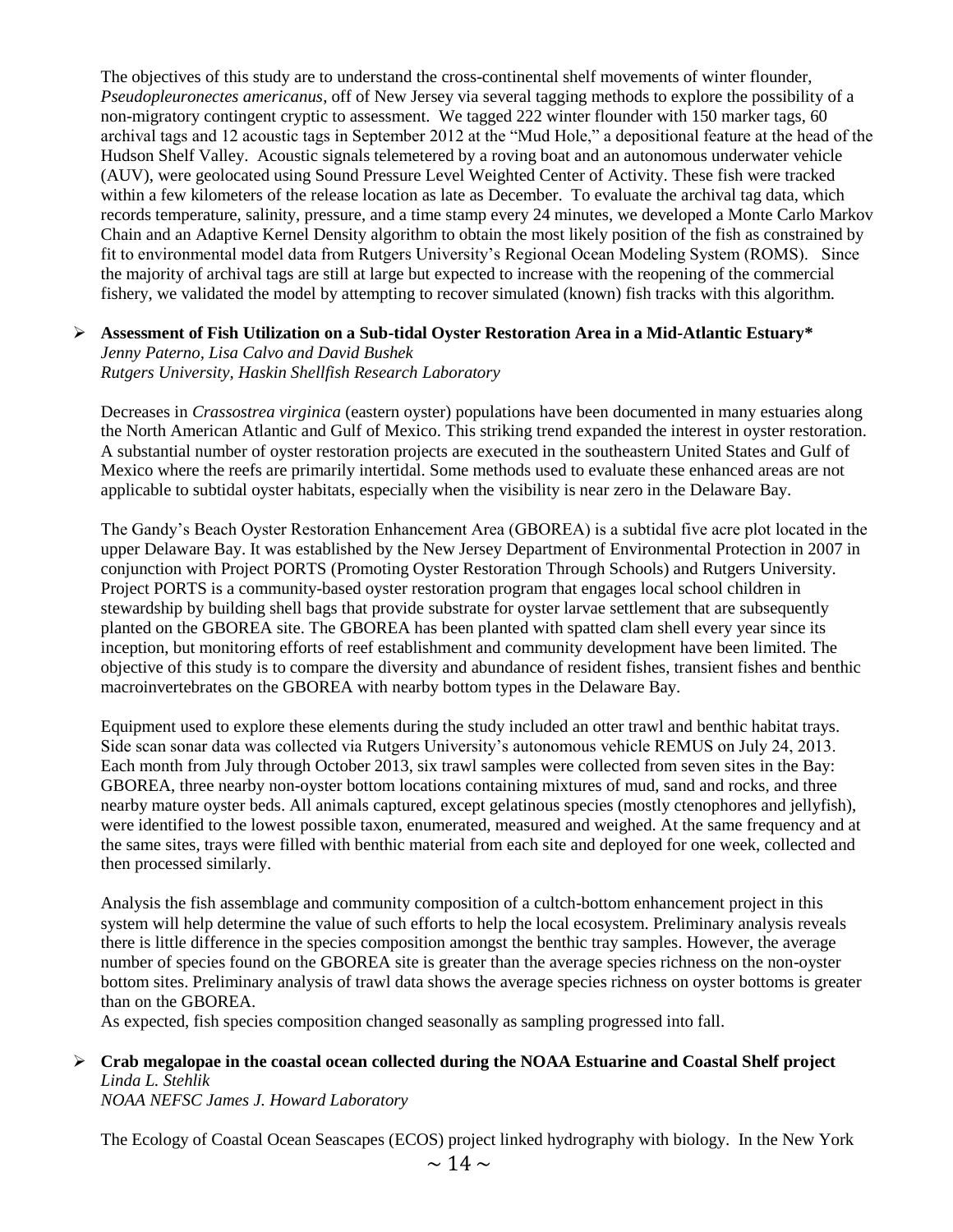Bight (NYB) apex, the estuarine plume from the Hudson-Raritan watershed intersects with oceanic water masses originating from the south and the northeast. Sampling was conducted in spring, summer, fall, and late fall 2009, 2010, and 2011 in two areas. Each sampling day, the frontal boundary between water masses was located based on an initial reconnaissance, remotely sensed data, and predictive models (from IMCS Rutgers University and Stevens Institute of Technology). A transect was designated across the front, and plankton tows were made with a Tucker trawl at six or seven stations at upper and lower depths.

1416 crab megalopae were identified. Cancer sp. and Xanthidae were present throughout spring through fall. Carcinus maenas, Libinia sp. and Uca sp. megalopae were mainly present in summer. Cancer sp. was most abundant in 2011, and was present from June through November, particularly in water of northeast origin. Callinectes sp. was most prevalent in early fall, and its greatest abundance was in 2009. Most of the species were of estuarine origin; other oceanic species were occasionally collected.

#### **Partitioning total mortality in the face of unknown levels of natural mortality when conducting stock assessments: two case studies.**

*Desmond M. Kahn Delaware Division of Fish and Wildlife*

A common practice in stock assessment is to input an assumed constant value of natural mortality into a model, often based on some information about life history, and then to fail completely to test this critical assumption. Yet hundreds of examples from ecology show that natural mortality of wild animals can vary dramatically among years. As part of such assessments, a widespread approach to estimation of fishing mortality is to use the formula  $F = Z - M$ . If the assumed M is biased, then F will be biased, even if Z is unbiased. This ad hoc approach to partitioning mortality fails to employ Baranov's definition of fishing mortality,  $F = \text{catch/(mean)}$ stock size), or the alternative ratio formulation,  $F/Z = U/A$  (sensu Ricker 1975, p. 10). I will outline a hypothesis-testing approach, employing theoretically sound methods focused on correct estimation of fishing mortality without directly employing an estimate of natural mortality. Given total mortality, natural mortality can often be estimated as a byproduct of an accurate estimate of fishing mortality (sensu Beverton and Holt 1957, p. 238). I will present three case studies from the Mid-Atlantic region of the United States: Chesapeake Bay stocks of striped bass, the Delaware Bay stock of blue crabs, and the Mid-Atlantic stocks of weakfish. In all three cases, testing the assumption of constant natural mortality rejected that hypothesis, and the consequent revised estimation of fishing mortality gained increased accuracy.

### **Assessing Callinectes sapidus reo-like virus (RLV) prevalence and fishery impacts in the Chesapeake Bay\***

# *Emily M. Flowers<sup>1</sup> ; Robert Aguilar<sup>2</sup> ; Eric J. Schott<sup>1</sup>*

*1 Institute of Marine and Environmental Technology, University of Maryland Center for Environment Science 2 Smithsonian Environmental Research Center, Smithsonian Institution*

The Callinectes sapidus reo-like virus (RLV) is fatal to blue crabs and has been found from New York to the gulf coast of Florida. However, prevalence and factors influencing prevalence have not been well characterized. Possible means of transmission include direct contact with infected hemolymph, cannibalism/scavenging, and water-borne transmission. Fishery practices are of interest as crabs are placed in close contact and may sustain injuries during capture and sorting. In addition, soft-shell crabs can be produced by holding pre-molt crabs in flow-through shedding tanks for 2-10 days until they molt. This study assesses RLV at Chesapeake Bay sites exposed to varying degrees and types of fishery activity. RLV prevalence was measured in wild crabs from sites adjacent to and distant from shedding facilities. In June of 2012, the prevalence of RLV was three times higher at sites adjacent to shedding facilities. Overall, wild crabs had a prevalence of 30%. Of those crabs dying within shedding facilities, RLV prevalence was nearly 100%. Future work will include analysis of late summer 2012 samples from the same regions. In addition, naïve sentinel crabs will be placed at sampling sites to assess transmission.

# **Comparison of Fish Species Composition and Distribution in Barnegat Bay\***

*Holly Kiang<sup>1</sup> , Kenneth W. Able<sup>2</sup> and Thomas Grothues<sup>2</sup> <sup>1</sup>CUNY Macaulay Honors College*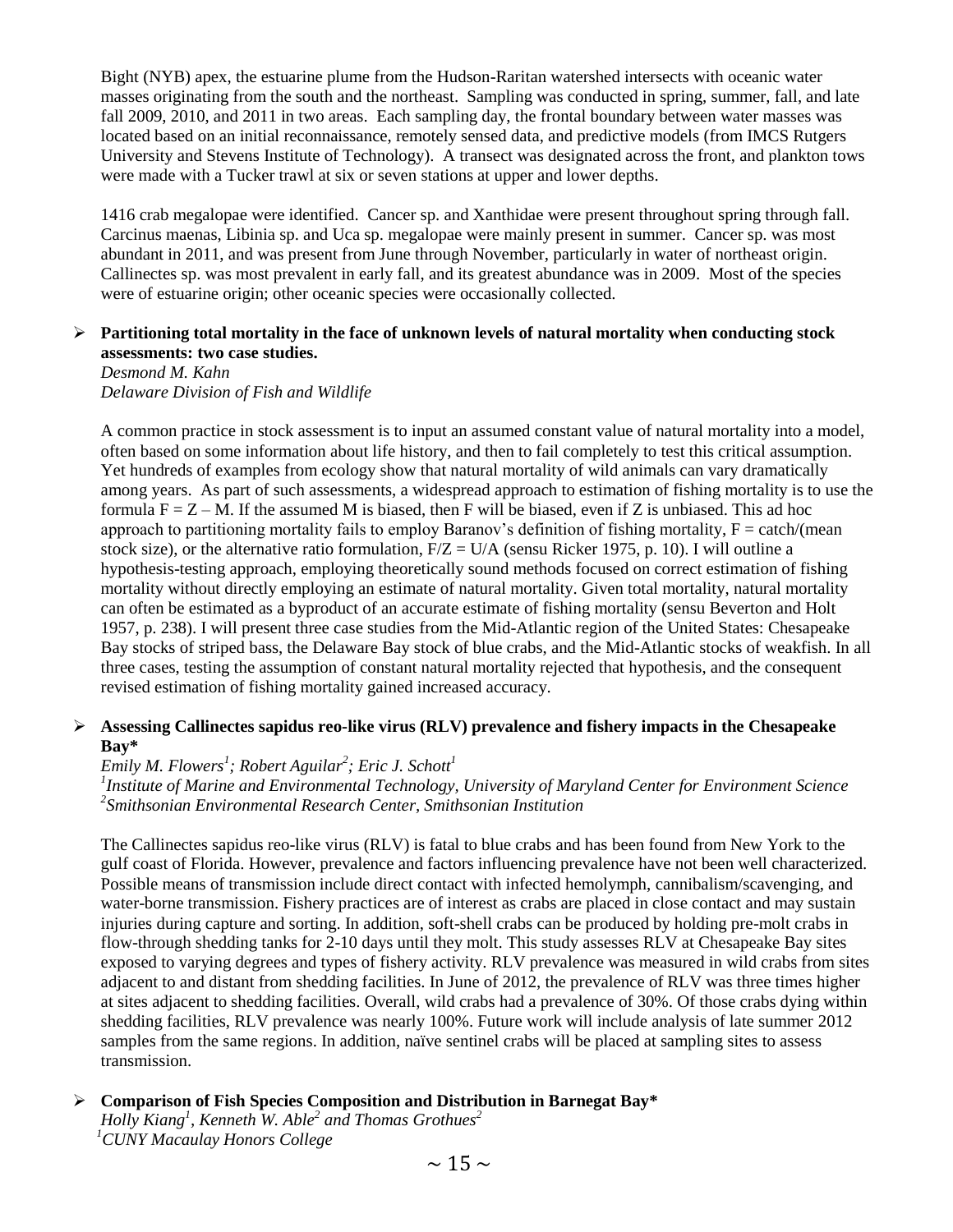# *<sup>2</sup>Rutgers University*

Knowledge of Barnegat Bay, New Jersey, fishes is limited due to a lack of continuous, comprehensive data collection. Juvenile fish assemblages from historical collections were compared to those from recent trawl collections at the same locations. Variation between years was caused primarily by absence of warm-water migrants in August and presence in October. Such migrants may become a more significant ecological factor.

### **Spatial and temporal comparison of larval fish sources and assemblages in Barnegat Bay, New Jersey\*** *Maria Berezin, Kenneth W Able, Thomas Grothues*

Little is known about the supply of larval fishes into estuarine systems from multiple source points. Barnegat Bay, New Jersey is ideal for examining larval supply from multiple locations as it spans approximately 70 km of coastline (north to south) covering a total area of 1,730 km2. In this study, we compared the community composition of larval fishes from three different source types within the Barnegat Bay system: inlet (Point Pleasant and Barnegat Light), thoroughfare (Little Sheepshead Creek Bridge), and power plant (Oyster Creek generating station). Synoptic sampling was completed at these locations bimonthly using a 1 m plankton net with 1 mm mesh over three, thirty-minute replicate tows. Different sampling location types revealed variation between natural and more developed environments and allowed for the resolution of species composition between sites spatially, temporally, and by environmental parameter (i.e. temperature, pH, salinity). During 2012, 75 samples over 5 dates collected 9332 larvae from 63 different species. Dominant species included *Syngnathus fuscus, Anchoa mitchilli, Brevoortia tyrannus, Gobiosoma ginsburgi,* and *Anguilla rostrata*.

# **Meta-Analysis of Ocean Acidification Experiments on the Early Life-Stages of Marine Fishes**

*R.C. Chambers, A.J. Jensen<sup>1</sup> , and D.J. Alcott<sup>2</sup> National Marine Fisheries Service / Northeast Fisheries Science Center National Oceanic and Atmospheric Administration (NOAA) <sup>1</sup>College of Natural Sciences, Forestry, and Agriculture University of Maine <sup>2</sup>Department of Natural Sciences University of Maryland Eastern Shore*

Marine fish early life-stages (ELS) have received increased attention regarding effects of ocean acidification (OA) because individuals in the ELS are a recruitment bottleneck and are least likely to be resilient to physiological challenges associated with OA. Only a small number  $( $50$ ) of publications currently exist on the$ ELS responses to OA but this literature is expanding rapidly. A framework was created for collecting critical contextual data for the experiments (e.g., phylogeny of the study species; details of the experimental design). Such metadata establishes a means of standardizing data reporting for future experiments and provides the raw material for our second objective: perform a meta-analysis of data drawn from relevant publications on OA effects on marine fish ELS. The metadata included text, tabular, supplemental, and graphical components. The meta-analysis was reduced to six primary ELS response variables (survival, length, and mass; otolith size and area; and behavioral response to predator cues) and tested four null hypotheses: no differences in ELS responses to OA i) among fish due to phylogeny, ii) between fish from major biomes, iii) between fish with different egg habitats; and iv) between embryonic versus larval stages. A strong bias exists in the study species (phylogeny) and source locations (biomes). Initial analyses suggest a greater susceptibility in fish with tropical distributions and pelagic eggs. The embryonic stage appears more sensitive than more advanced stages to OA exposure. Future experiments should standardize reporting of carbonate chemistry parameters and fully report data from all response variables in order to standardized datasets.

#### **Using local ecological knowledge (LEK) to investigate the spread of northern snakehead (Channa argus) in the greater Philadelphia region\***

*Paul Bowen, Emily Chea, Dat Do, Tina Dy, Onky Handoko, Kim Koing, Brian Lac, Aldercy Lam, Zavvia Lassiter, Elvis Lau, Jaysson McKnight, Minyi Nie, Hannah Tang, Kenya Williams, Paula Yann -Mastery Charter School*

*Talia Young -Rutgers University*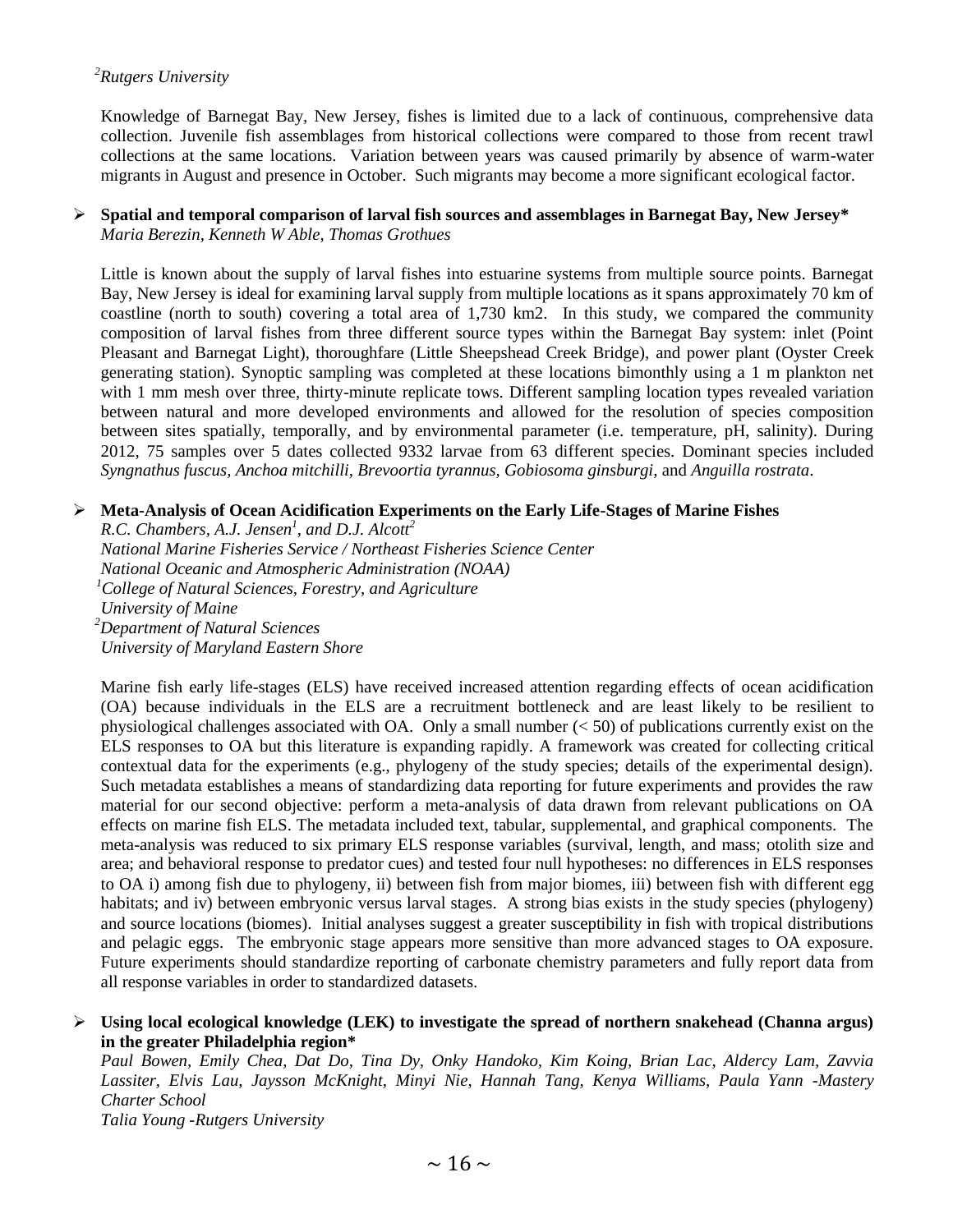Invasive species are an economic and ecological problem. The government does keep track of them but invasive species can proliferate at a faster rate than the government can track. Local ecological knowledge (LEK) can be a good solution because the knowledge can come in much faster from the fishermen who are out there every day. We interviewed fisherman in the Pennsylvania and New Jersey area to find the range of the northern snakehead (Channa argus) in the Philadelphia region and compared our findings to the USGS sightings distribution map. We found snakeheads reported in creeks in Pennsylvania and New Jersey. All of the sightings that USGS had found were already covered by the fishermen who had no prior knowledge to it and there were actually many more areas that the fishermen knew of that were not yet checked by the government. The data from fishermen can be off since they are from personal accounts but there is basis in their knowledge. LEK can be a good, if less precise, solution for data on range of invasive species.

### **Dispersal of American Horseshoe Crab** *(Limulus polyphemus)* **Larvae**

*Chandler Navara<sup>1</sup> , Paola Lopez-Duarte<sup>2</sup> , and Kenneth Able<sup>2</sup> 1 Lehigh University <sup>2</sup>Rutgers University Marine Field Station*

Horseshoe crabs *(Limulus polyphemus)* have a wide distribution along the east and Gulf coasts of North America. They exhibit high tolerances to multiple environmental stressors (e.g., wide fluctuations in temperature and salinity) and are often referred to as 'living fossils' because their bodies have remained relatively unchanged for millions of years. Even though accurate estimates of horseshoe crab populations are not available, reports of their decline are widespread. Their uses in the biomedical and fishing industries have been cited as contributing factors, but habitat loss is thought to be the main factor driving the decrease in horseshoe crab numbers. The need for suitable habitat is particularly critical during the reproductive season, which peaks around May-June, when horseshoe crabs migrate to shallow areas and deposit their eggs on the beach. After an incubation period of approximately one month and during the time of high tide, larvae (trilobite larvae) hatch out from the eggs and enter the water column. The literature on adult horseshoe crabs is extensive, but little is known about larval dispersal and juvenile habitats, including their distribution. Identifying juvenile settlement areas is critical to conservation and stock enhancement efforts. The goal of this study was to monitor horseshoe crab larval abundances over multiple tidal and lunar cycles to better understand dispersal patterns in Great Bay, NJ. From June to August, we conducted weekly plankton samples during nocturnal ebb and flood tides. Trilobite larvae were sorted, counted, and kept in finger bowls in the laboratory to monitor the time of molting. The highest densities of larvae were recorded during ebb tides and around the time of full moon. Most larvae molted into first stage juveniles a week following collection. Our results suggest that most trilobite larvae are being carried downstream, swimming with ebbing currents, and likely reach nearby barrier islands or coastal areas before molting into juveniles.

#### **BP Oil Spill Effects on the Abundance and Composition of Louisiana Marsh Fishes**

*Jessica Valenti<sup>1</sup> , Paola Lopez-Duarte<sup>2</sup> , and Kenneth W. Able<sup>2</sup> 1 The Richard Stockton College of New Jersey <sup>2</sup>Rutgers University Marine Field Station*

The coastal marshes of the Mississippi River Delta account for nearly 40% of the coastal wetlands within the continental United States. Tidal marshes are areas of high productivity that provide nursery habitat for various species of fish and other wildlife, protect against wave damage associated with storms, and help to stabilize the shoreline. These wetlands have suffered total losses of approximately 33,230 acres in recent years (1998-2004) and the majority of the loss has occurred in Louisiana. Stressors that continue to contribute to the decline of wetlands include artificial waterways, wave erosion, intrusion of salt water, and lack of sediment deposition. In addition, these marshes have been exposed to multiple oil spills, the greatest one being the BP Deepwater Horizon Oil Spill in April, 2010. The explosion of the DwH drilling platform resulted in the release of approximately 4.4 million barrels of crude oil, exceeding the Exxon Valdez oil spill by at least one order of magnitude. Even with extensive clean-up efforts offshore, the oil reached the shorelines of the Gulf States, where the distribution of oil in salt marshes was significant, but patchy. This event also impacted the livelihood of locals and the economy of the region. Over the next decade, the closure of these fishing grounds (37% of federal waters), some of the richest in the Gulf of Mexico, is estimated to result in total revenue losses of 3.7 billion USD from commercial fisheries, recreational fisheries, and mariculture. The purpose of this project is to